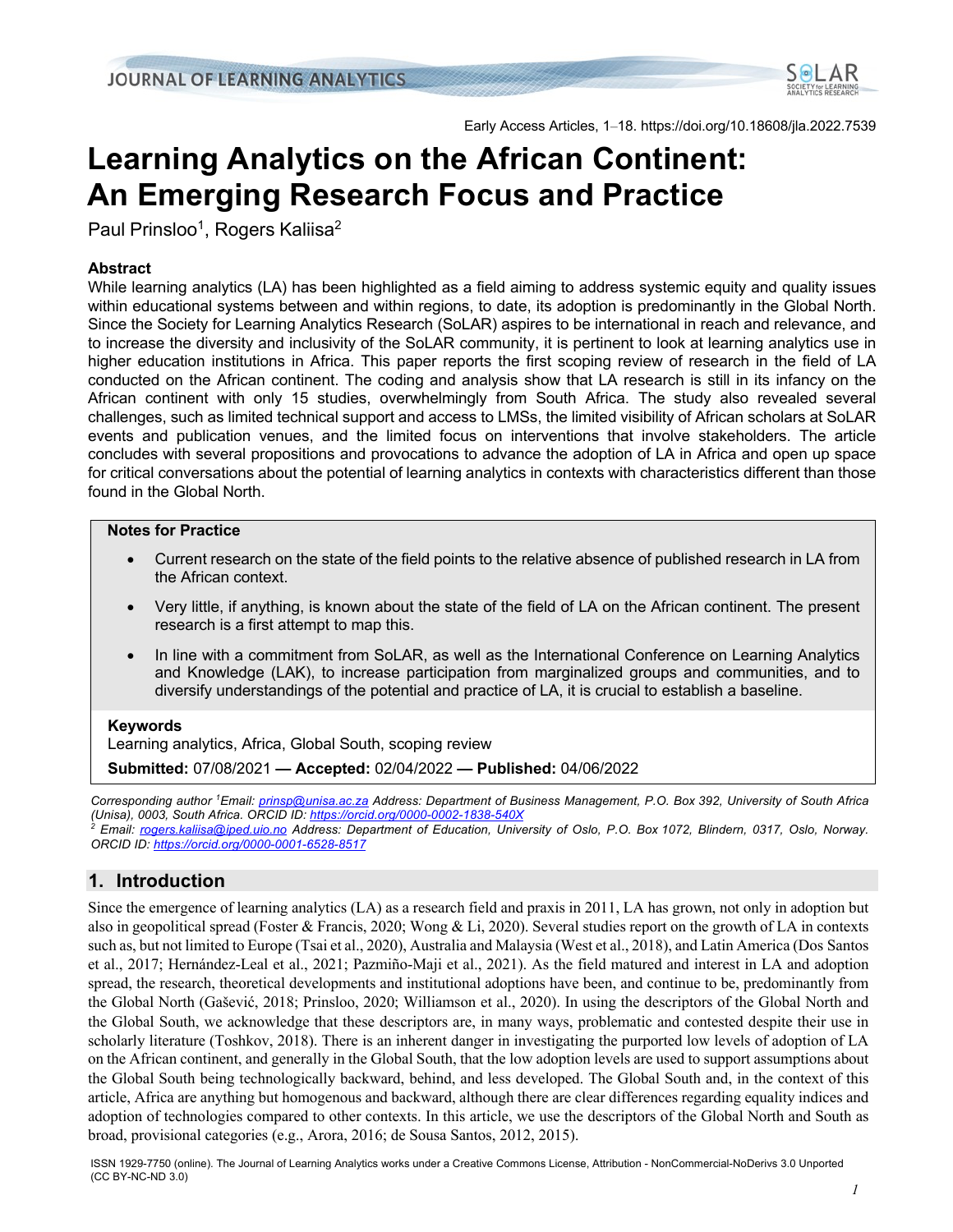Despite empirical evidence on the benefits of deploying LA and attempts in the LA community to diversify its members (e.g., through the LAK conference travel scholarship) and reach,1 evidence on the adoption and use of LA on the African continent remains scarce. Looking at the participation of African delegates to the annual Learning Analytics and Knowledge (LAK) conferences does point to increasing interest from researchers from the African continent. The total registrations from delegates from the African continent since 2018 nearly doubled. In 2018 there were 362 delegates (two from Africa), in 2019 a total number of 507 delegates with eight from Africa, and in 2020 there were eight African delegates in a total of 557 attendees. For LAK 2021, the number of delegates from Africa was 10 in a total of 630 registrations. There has, however, never been an African delegate attending the Doctoral Consortium at LAK (SoLAR, 2021). Other evidence suggesting increased interest can be found in the University of Ghana's 2020 week-long virtual symposium on LA with speakers from Ghana, the UK, and South Africa (University of Ghana, 2020).

How then should one understand the relatively low or unreported uptake of LA on the African continent?

First, it is important to consider that despite several reviews covering different areas of LA (e.g., Viberg et al., 2018; Ifenthaler & Yau, 2020), there has not yet been any attempt, as far as we could establish, to provide a review of LA on the continent of *Africa*. Therefore, though the low registration numbers at LAK may indicate low adoption of LA, we need empirical evidence before making any substantive claims regarding the state of LA adoption on the African continent. Besides, the overall mission of the Society for Learning Analytics Research (SoLAR) is to advance the field of LA globally and to work on initiatives to expand overall membership while being as diverse and inclusive as possible. This is critical to SoLAR's aspirations 1) to be a truly international society, 2) to maintain the intellectual health of the field, and 3) to prevent groupthink. The society emphasizes the need to continue to diversify in geography, gender, ethnicity, discipline, methodology, and so on. One action area to increase SoLAR's visibility is to promote LA in underrepresented regions by actively reaching out to members.2 However, without mapping the current state of LA in underrepresented regions such as Africa, such efforts could be hard to achieve. In addition, LA has been highlighted as a field aiming to play a role in social change by addressing systemic equity and quality issues within educational systems between and within regions through data-informed decisions. With widening social and economic gaps between Africa and the rest of the world, it could be argued that LA has the potential to address inequalities in education and through education on the African continent (Gašević, 2018; Prinsloo, 2020). From this background, we argue that a review of the current state of LA is necessary to provide a basis for different initiatives by SoLAR, researchers, and educational managers, as well as to guide specific LA interventions.

In this regard, this paper reports the first scoping review of research in the field of LA conducted on the African continent. A scoping review is a type of knowledge synthesis that follows a systematic approach, summarizing a range of evidence to convey the breadth, depth, and knowledge gaps of a field (Levac et al., 2010). This approach is appropriate for reviewing educational research across a range of domains, particularly those "breaking new ground" (Munn et al., 2018), as is the case with LA.

## **2. Background**

While this article attempts to verify claims of low levels of adoption, we must also consider four aspects of the wider context: 1) levels of Internet penetration, 2) levels of digitalization, 3) the diversity and participation in scholarly publications and networks of the African continent, and 4) the evident porousness of the boundaries between educational data mining (EDM), academic analytics, and learning analytics.

According to Ischebeck (2020), the U.N. Broadband Commission found that the worst Internet availability is found in sub-Saharan Africa, including Somalia, Niger, and South Sudan, with Internet penetration rates of less than 2%. A study by the U.N. Broadband Commission (2020) found that the number of individuals on the African continent using the Internet has increased from 81 million in 2010 to 294 million in 2019 (p. 21), against a total population of about 1.3 billion, equaling about 21% of the population. According to Internet World Stats (2021), there was a 12.98% growth in Internet use from 2000 to 2021, and currently 43% of Africa's population has access to the Internet. By 2030 it is estimated that 75% of Africa's population will be using the Internet (Allen, 2021). According to *Forbes*, everything points to the expectation that "Africa is the next frontier for the Internet" (Tuerk, 2020). Countries on the African continent where e-learning has become mainstream have "huge levels of local and foreign investment, as well as above-average Internet access and connectivity" (Ischebeck, 2020). Close to 800 million people in sub-Saharan Africa still do not have access to the mobile Internet while 65% of the population will have access to smartphones in 2025 (GSMA, 2020). As we will discuss later, combined with the possibility that Learning Management Systems (LMSs) may not, for the near future, be the main source of student learning data, the

<sup>&</sup>lt;sup>1</sup> Society of Learning Analytics (SoLAR): https://www.solaresearch.org/about/

<sup>2</sup> About SoLAR: https://www.solaresearch.org/about/

ISSN 1929-7750 (online). The Journal of Learning Analytics works under a Creative Commons License, Attribution - NonCommercial-NoDerivs 3.0 Unported (CC BY-NC-ND 3.0)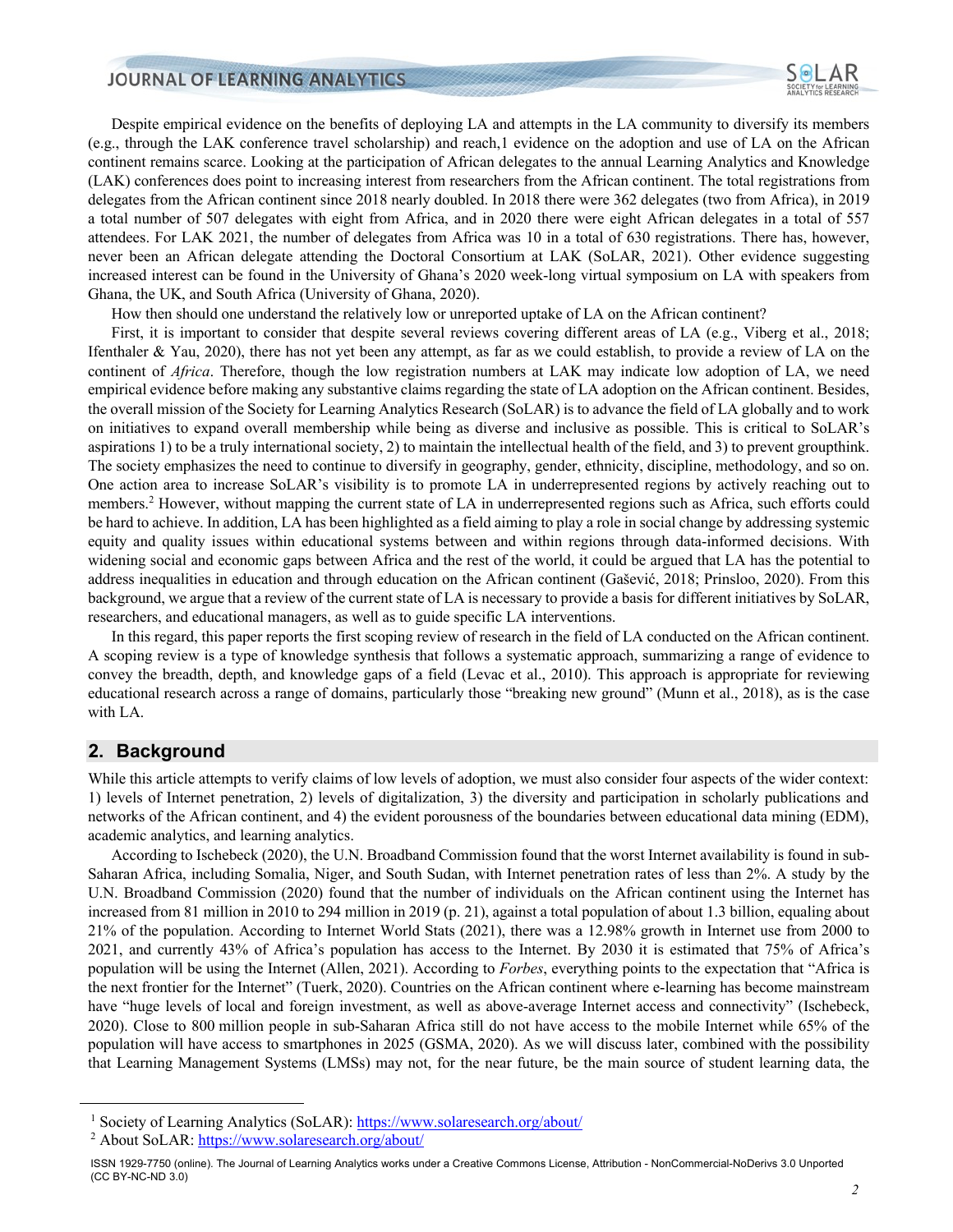increased penetration of smartphones on the African continent suggests the potential of using mobile learning data in LA (e.g., Gašević, 2018; Kizilcec & Goldfar, 2019).

It is also possible to consider the relationship of the relatively low levels of digitization of higher education on the African continent with the use of LMSs and the subsequent potential for LA. Though there is evidence of the increasing digitization of higher education, it is unclear to what extent universities on the African continent have embraced institutional LMSs or moved teaching and learning online. In their systematic review of LMS acceptance and adoption in sub-Saharan Africa, Bervell and Umar (2017) report that most African educators have little knowledge of or interest in the use of LMSs. They found studies on LMS use in Ghana, Nigeria, Tanzania, Uganda, Zimbabwe, and South Africa.

According to Business Market Insights (2020), the "education and LA market in Middle East and Africa (MEA) is expected to grow from US\$307.3 million in 2019 to US\$1,490.0 million by 2027; it is estimated to grow at a compound annual growth (CAGR) rate of 22.4% from 2020 to 2027." Moodle is, by far, not only the most popular LMS on the African continent but also the fastest growing; its market share of 53% in 2008 grew to more than 78% by 2021 (Hill, 2021).

The third element to consider before making normative claims about the adoption of LA on the African continent is the immense diversity in and between the 54 states (as represented in the United Nations), including the diversity of languages and access to and participation in scholarly publications and networks. While scholarly publishing in LA is dominated by English, several higher education systems include French, Portuguese, or Arabic together with languages such as Yoruba and Swahili. The continent is immensely rich in indigenous languages; Nigeria, for example, has over 500 languages. Britain and France, as colonial powers in Africa, shaped many education sectors. English and French also replaced local languages (Teferra & Altbach, 2004) in what de Sousa Santos (2015) and others refer to as "epistemicide." Despite increasing efforts to include indigenous languages as languages of tuition, French, English, and Portuguese continue to dominate the higher education landscape (Teferra & Altbach, 2004). However, the continued dominance of colonial languages in African higher education does not necessarily translate into access to and participation in international scholarly networks and editorial boards and regimes (Collyer, 2018; Hountondji, 1997; Jöns & Hoyler, 2013). In light of the low adoption of LA on the African continent, it is quite possible that researchers attempting to publish may be told that their findings are not novel or of interest to the LA community in the Global North.

The relationship between EDM and LA, in the specific context of Africa, is the fourth element that might potentially explain the seemingly low uptake of LA. Since the emergence of LA as a distinct research focus and practice, its relationship with EDM was part of that evolution. For example, very early on, such authors as Ferguson (2012) and Siemens and Baker (2012) mapped this relationship. Ferguson (2012) distinguishes the two in this way: "Educational data mining focused on the technical challenge: How can we extract value from these big sets of learning-related data?" while LA "focused on the educational challenge: How can we optimize opportunities for online learning?" (p. 3,011). Siemens and Baker (2012) refer to EDM and LA as two "distinct research communities" (p. 252), while acknowledging that EDM preceded LA. They further propose that "it is important for researchers and educators to recognize the unique attributes of each community" (p. 252). Though Baker and Inventado (2016) state that EDM and LA can be used interchangeably, they also state that

*The core differences between the communities are in terms of emphasis: whether human analysis or automated analysis is central, whether phenomena are considered as systems or in terms of specific constructs and their interrelationships, and whether automated interventions or empowering instructors is the goal (p. 86).*

In a recent attempt to investigate the similarities and differences, Lemay, Baek, and Doleck (2021) executed a structural topic modelling approach on EDM and LA and found that "there appears to be disciplinary differences in terms of research focus, there is little support for a clear distinction between the two disciplines, beyond their different lineage." The trend points to a convergence within the field of educational research on the applications of advanced statistical learning techniques to extract actionable insights from large data streams for optimizing teaching and learning. Both fields have converged on an increasing focus on student behaviours over the last five years.

Regarding LA in the Global South, Dos Santos et al. (2017) researched the context of Latin America, and though the authors acknowledge the linkages between EDM and LA, they also note the differences; their systematic mapping used only the search term "learning analytics." A different approach is the research by Maphosa and Maphosa (2020) on EDM in sub-Saharan Africa. Their systematic review searched for "educational data mining" OR "learning analytics" OR "academic analytics" AND ("Africa" OR "developing countries") focusing on the IEEEXplore, ACM, Science Direct, Emerald Insight, EBSCOhost, Sabinet, and Google Scholar databases. They do not report on which of these search terms were found in which of the 24 articles in the final corpus; instead, they report on authors, the objective of the data collection, the algorithm used, the tool used, as well as the dataset (e.g., number of records) and the country. They defined the latter as indicative of the location in which the research was conducted. Though not acknowledged, they excluded theoretical/conceptual research.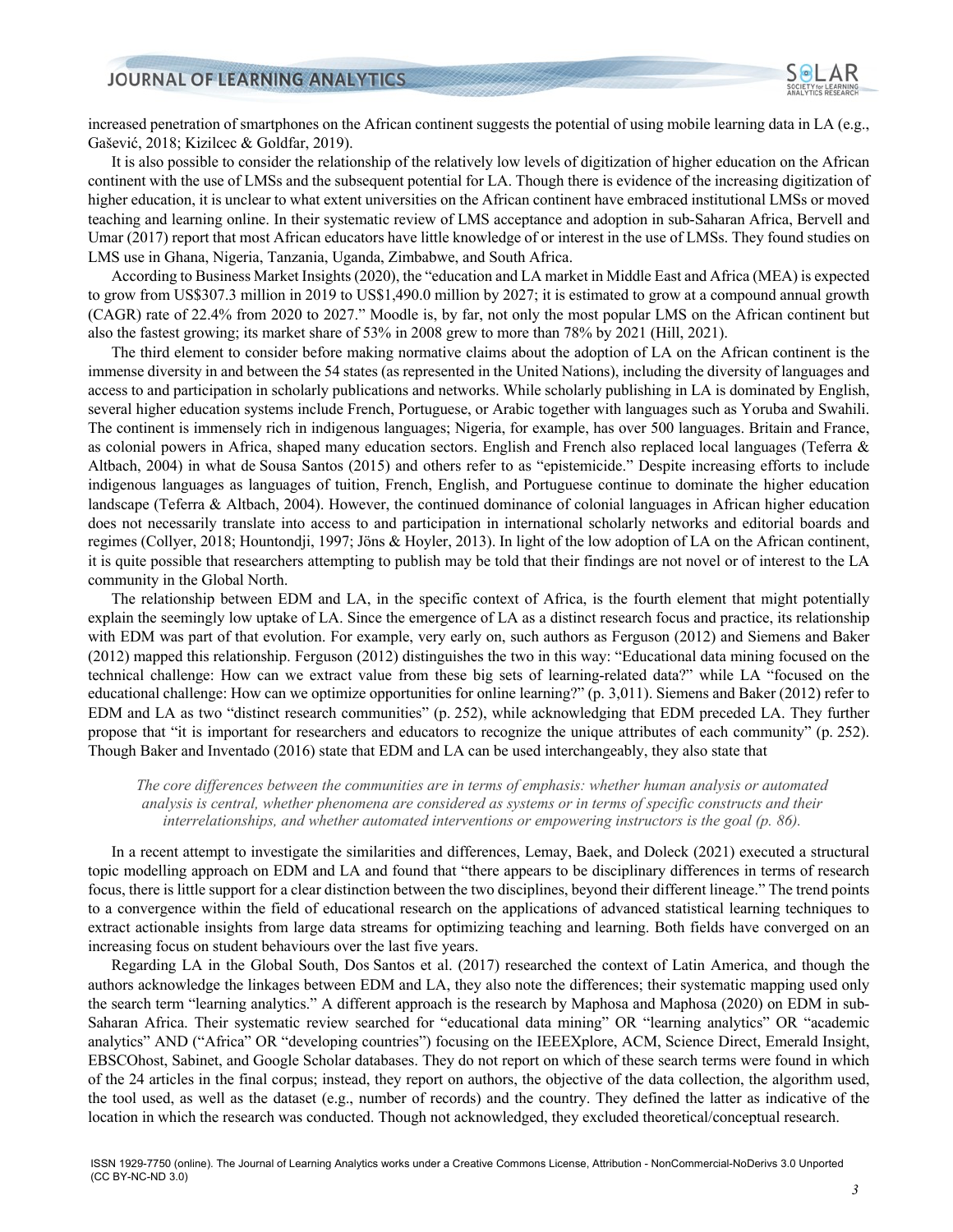Finally, the history of institutional research on sub-Saharan Africa shows the dominance of EDM and a recent emergence of LA as research focus and practice within the broader context of institutional research (Botha & Vilyte, 2021; Lemmens & Henn, 2016).

At present, it is not clear how the above four aspects  $-1$ ) access to the Internet, 2) the state of digitalization in African higher education, 3) the diversity in and scholarly context of the African continent, and 4) the evident porousness of the boundaries between EDM, academic analytics, and LA — impact on the purported low adoption of and/or low participation in scholarly discourse and research on LA. In the broader context of the Global South, there is some evidence (Falcão et al., 2020; Hilliger et al., 2020) that the Global South is becoming part of the global LA community, pointing to the capacities, skills, infrastructure, and human resources that will be needed to institutionalize a context-appropriate, ethical approach to LA, and to respond to context-specific identified needs and risks. With specific attention to what LA can mean for institutions in the Global South, Gašević (2018) outlines benefits such as "support for learning at scale, the provision of personalized feedback at scale, increased numbers of graduates, the identification of biases affecting the success of underrepresented and undersupported populations, optimization of the use of resources, and the development of data literacy" (p. 17).

There are, however, also concerns that these attempts to include the Global South, need to be understood in terms of the inherent "asymmetrical power relationship between the one who invites and the one who accepts the invitation" (Prinsloo, 2018a, p. 24), as well as recognition that accepting the invitation or becoming part of the community may involve questioning normalized assumptions, values, and practices. In a first initial response to the specific invitation by Gašević (2018) and the broader attempt to include the South, Prinsloo (2018a) points to specific initial concerns and questions such as "the potential of LA in data-poor environments where individual or institutional access to the Internet and wireless technologies may be nonexistent, poor, intermittent and/or expensive" (p. 25). He further points out that the South uncritically accepting and adopting "as is" practises and understandings may be not only inappropriate but less effective (see also Selwyn, 2020).

## **3. Research Problem and Question**

In his taxonomy, Miles (2017) refers to seven possible research gaps that warrant investigation: 1) evidence, 2) knowledge, 3) practical-knowledge conflict, 4) methodological, 5) empirical, 6) theoretical, and 7) population (p. 2). In light of the background provided above, it is not clear how widely LA has been adopted on the African continent. As such it falls into the "population gap" category. Due to the unknown nature of the outcome of this research, it may also fall in the "knowledge gap" referring to situations where "knowledge may not exist in the actual field," or the "empirical gap" referring to the fact that "no study to date has directly attempted to evaluate a subject or topic from an empirical approach" (Miles, 2017, p. 4).

Flowing from our understanding of research gaps, the broad research question informing our research isthis: *What is known about LA in the African context?*

#### **4. Methodology**

In considering an appropriate research design to answer the research question, two options were considered, namely a systematic or a scoping review. While there are similarities between them, they serve different purposes and approaches (Munn et al., 2018; Tricco et al., 2018). Scoping reviews are considered appropriate when researchers attempt to map research gaps in a particular field, without knowing exactly what search terms will answer their question; systematic reviews require a welldefined, clearly articulated question (Arksey & O'Malley, 2005). In this study we opted for a scoping review, resulting in an iterative process as we refined and mapped different possibilities (Arksey & O'Malley, 2005). Scoping reviews have the following characteristics:

- Guided by an a priori protocol
- Systematic approach of searching for information
- Clear and transparent processes resulting in reproducible research
- Designed and executed to increase reliability and reduce error, using multiple reviewers
- Extract and present data in a structured way. (Munn et al., 2018, p. 5)

To increase the rigour of this scoping review, we used the checklist by Cooper et al. (2019) and implemented the PRISMA (PRISM-ScR) guidelines (Tricco et al., 2018). PRISM-ScR was developed according to published guidance by the Enhancing the Quality and Transparency of Health Research (EQUATOR) network for reporting guidelines (Tricco et al., 2018) and used in previous scoping reviews (Kaliisa, 2021b; Major et al., 2018). The review followed the following four stages: 1) identifying the research questions, 2) identifying and selecting relevant studies, 3) charting data, 4) collating, summarizing, and reporting results. These stages are further described below, highlighting how they were executed in this study.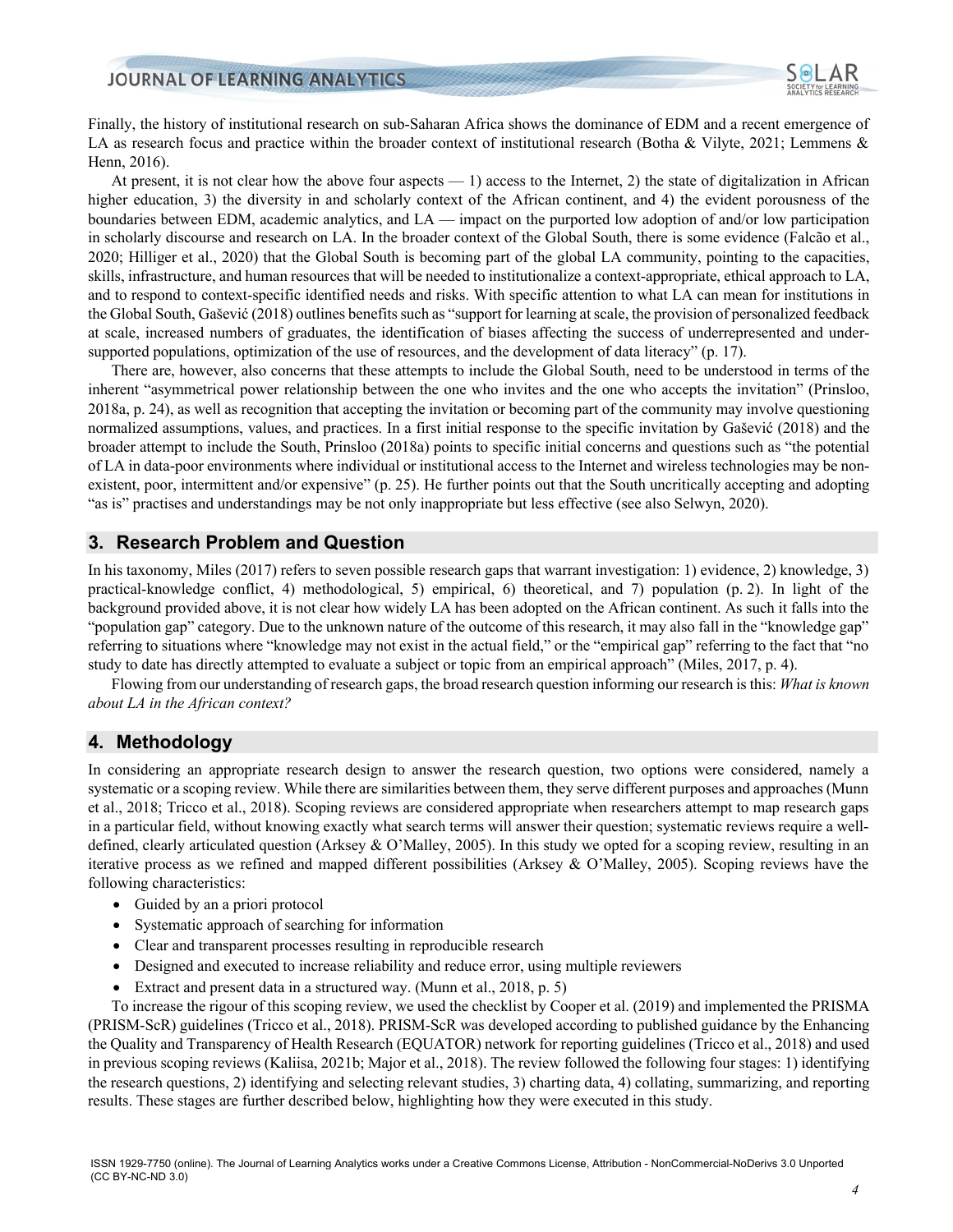

We started by identifying a research question to guide our scoping review. As with most scoping reviews, we came up with a general question about summarizing the breadth of evidence regarding LA implementation and research on the African continent. Thus, we formulated our research question as follows: What is known about LA in the African context? In following Cooper et al. (2019), the criteria for this stage of the scoping review include the following:

- 1. The rationale/purpose for the scoping review is stated
- 2. An appropriate methodology is used
- 3. At least two reviewers conduct the review
- 4. The research question is used to guide the scope of inquiry

#### **4.2. Identifying and Selecting Relevant Studies**

A strength of scoping studies is that they include the breadth and depth (comprehensiveness) of evidence in a given field (Levac et al., 2010; Cooper et al., 2019). The criteria provided by Cooper et al. (2019) were considered in the study selection: 1) describing the inclusion and exclusion criteria clearly; 2) an iterative process for searching the literature, refining the search strategy, and reviewing articles for inclusion; 3) involving at least two reviewers who independently review the title and abstracts, reaching consensus on studies for inclusion; and 4) summarizing the study selection in a flow chart (see Figure 1).



**Figure 1.** The flow diagram for the scoping review process.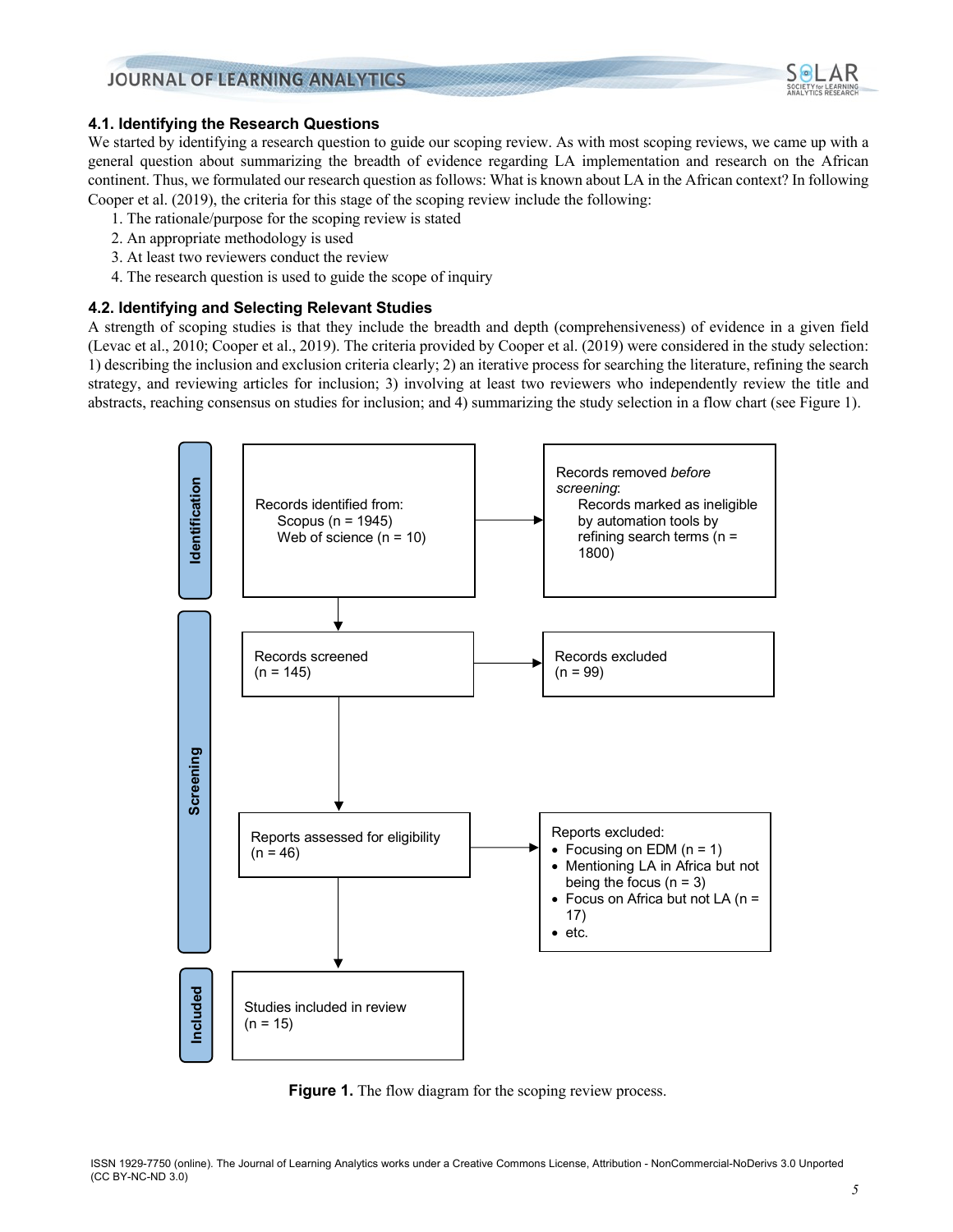

Thus, to identify relevant studies, we took several steps. First, the two researchers met to discuss decisions surrounding the study inclusion and exclusion criteria, reported in Table 1. After the inclusion/exclusion criteria was formulated, the two researchers created the search terms, and the sources to search for relevant research articles. The search string used included variations and different combinations of the following words: "learning analytics" AND "Africa" AND/OR "global south" AND/OR "develop\* count\*" (see Table 1 below). For this research, two databases were identified, namely Scopus and Web of Science.

The screening was based on titles, abstracts, and full text skimming, and was carried out between 5 March 2021 and 29 June 2021. It is important to note that this process was iterative, with frequent discussions between the two researchers to avoid potential ambiguity about the broad research question and to ensure that the abstracts selected were relevant for full article review. All disagreements were solved through social moderation (e.g., consensus). Following these procedures, the final dataset included 15 papers (see Table 3 for full study details).

| <b>Inclusion</b>                                                                                     | <b>Exclusion</b>                                                                                         |
|------------------------------------------------------------------------------------------------------|----------------------------------------------------------------------------------------------------------|
| • Papers reporting on an LA study conducted in or<br>directly relating to or mentioning LA in Africa | • Papers reporting predominantly on EDM and not LA                                                       |
| • Papers published in a peer-reviewed journal or<br>conference proceedings                           | • Papers not reporting on an LA study conducted in or<br>directly relating to or mentioning LA in Africa |
| • All articles (empirical, theoretical, conceptual,<br>editorials, book reviews)                     | • Non-scholarly peer-reviewed journal or conference<br>proceedings                                       |
| • Study is published in English                                                                      | • Articles in press                                                                                      |
|                                                                                                      | • Study not published in English                                                                         |

|  |  |  | <b>Table 1.</b> Inclusion and Exclusion Criteria |  |
|--|--|--|--------------------------------------------------|--|
|--|--|--|--------------------------------------------------|--|

| Source            | <b>Keywords</b>                                                                   | <b>Number</b><br>of Articles |
|-------------------|-----------------------------------------------------------------------------------|------------------------------|
| Scopus            | ("Learning analytics") AND ("Africa") OR ("develop* country") OR ("Global south") | 26                           |
| Scopus            | ("Learning analytics") AND ("Africa") OR ("Global south") OR (develop*)           | 1862                         |
| Scopus            | ("Learning analytics") AND ("Africa")                                             | 15                           |
| Scopus            | ("Learning analytics") AND ("develop* world")                                     | 3                            |
| Scopus            | ("Learning analytics") AND ("Global south")                                       |                              |
| Scopus            | ("Learning analytics") AND ("Africa") OR ("develop* count") OR ("Global south")   | 38                           |
| Web of<br>Science | ("Learning analytics") AND ("Africa") OR ("develop* count") OR ("Global south")   | 10                           |

#### **Table 2.** Sources, Keywords, and Number of Articles Found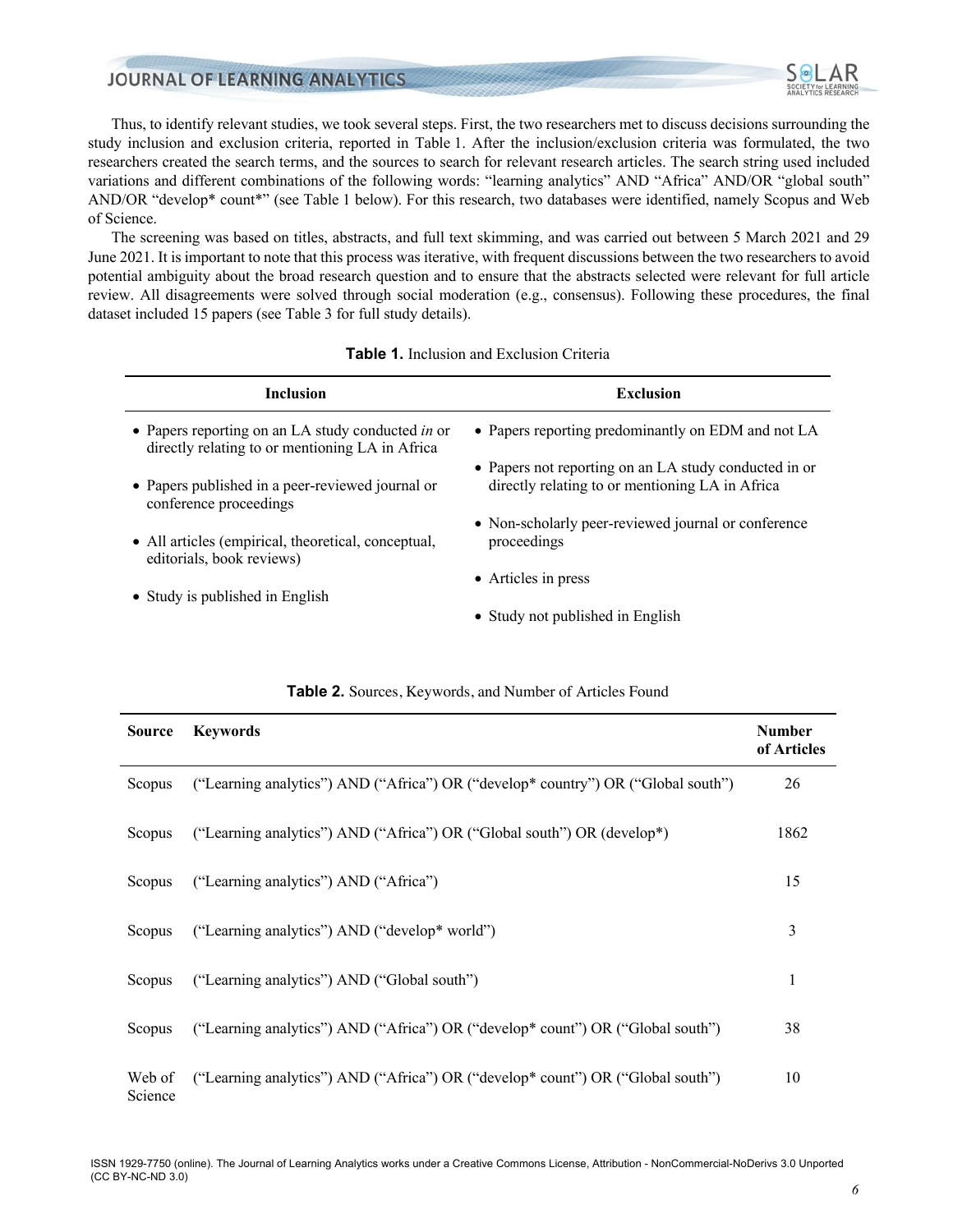| <b>Author</b>              | Country               | <b>Context</b>   | <b>Target</b>                                                                          |
|----------------------------|-----------------------|------------------|----------------------------------------------------------------------------------------|
| Fynn (2016)                | South Africa          | Higher education | Researchers and research ethics<br>review committees                                   |
| Janse van Vuuren (2020)    | South Africa          | Higher education | Teachers                                                                               |
| Kizilcec & Goldfarb (2019) | Kenya                 | High school/K-12 | Students                                                                               |
| Kritzinger et al. (2018)   | South Africa          | Higher education | Teachers and student advisors                                                          |
| Lemmens & Henn (2016)      | South Africa          | Higher education | Researchers and higher<br>education administrators                                     |
| McKenney & Mor (2015)      | South Africa          | $K-12$           | Teachers, software developers,<br>and learning designers                               |
| Mwalumbwe & Mtebe (2017)   | Tanzania              | Higher education | <b>Students</b>                                                                        |
| <b>Ngqulu</b> (2018)       | South Africa          | Higher education | Directors and managers of e-<br>leaning centers, senior<br>management, and technicians |
| Ojanen et al. (2015)       | Zambia                | Primary          | Students and teachers                                                                  |
| Okewu & Daramola (2017)    | Nigeria               | Higher education | Students and teachers                                                                  |
| Olivier (2020)             | South Africa          | General          | Researchers and research ethics<br>review committees                                   |
| Popoola et al. (2018)      | Nigeria               | Higher education | Educational research community<br>and regional policy makers                           |
| Prinsloo et al. (2012)     | South<br>Africa/UK    | Higher education | Researchers and higher<br>education administrators                                     |
| Prinsloo et al. (2015)     | South Africa          | Higher education | Researchers and higher<br>education administrators                                     |
| Willis et al. (2016)       | South<br>Africa/UK/US | Higher education | Researchers and research ethics<br>review committees                                   |

#### **Table 3.** Reviewed Papers by Author, Country of Study, Context, and Target Audience

#### **4.3. Charting the Data**

The following criteria suggested by Cooper et al. (2019) were considered in charting the data:

- A data charting format and variables were collectively decided upon
- The two researchers used sifting and sorting of data as well as Excel spreadsheets including abstracts, comments from the full text, and an analysis of the identified variables.
- A numerical analysis of the extent and nature of included studies was reported.

The two researchers jointly developed a data-charting manual to determine which variables to extract from the identified studies. Since we were uncertain about the nature and extent of information to extract from the included studies, both researchers started with screening a sample of five studies, discussed the results, and amended the screening and data extraction manual before beginning the full screening of the studies that informed this review. The final screening/coding manual included the following variables: authors, title of research, LA approach, purpose, context, sample population and size, analytical approaches, and summary of findings. The full description of the screening manual and explanation for each variable is provided in Table 2. The coding was performed in several stages. Initially, two coders took a grounded approach and reviewed two studies for training purposes and to gain familiarity with the literature. In this case, initial codes were formed based on the descriptions and contextual information provided in the papers and of relevance to the research questions. Next, each coder independently coded a further four papers and then discussed coding challenges to refine the coding scheme. We used social moderation where two raters coded all the papers and then discussed all the areas where ratings differed until agreement was reached. Finally, the coders split the papers and proceeded with coding the full sample following the revised codes.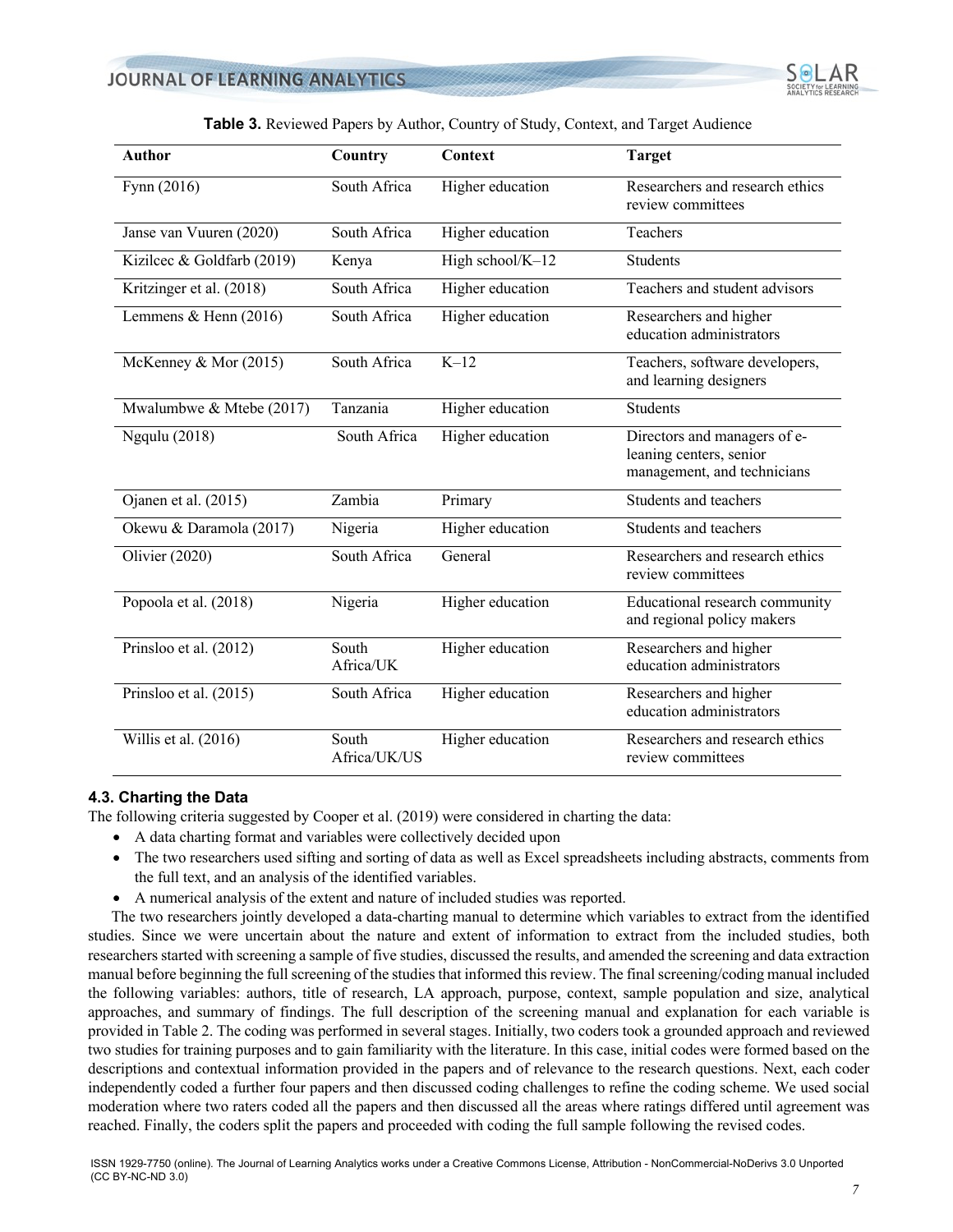

#### **4.4. Collating, Summarizing, and Reporting Results**

This stage involved a summary and analysis of results coded at the charting stage. First, we came up with a descriptive numerical summary of the results, which highlights the key characteristics of the included studies (e.g., context, focus of the study, study population, country where the study was conducted, etc.). Since the dataset was relatively small, this stage was completed manually without assistance from any software. We undertook a narrative analysis of the identified studies using individual papers as the unit of analysis. We tabulated the included studies to provide an overview of the different codes. For this final stage of a scoping review, Cooper et al. (2019, p. 235) list the following as criteria:

- Presenting results in a logical descriptive, diagrammatic, or tabular format
- Presenting a narrative account of results
- Aligning results with the review aim, purpose/research question
- Discussing issues associated with bias
- Discussing implications for future research, education, practice, and/or policy
- Including within the conclusion a description of the current state of the overall literature in relation to the topic

#### **5. Methodological Norms**

Steps to ensure trustworthiness in scoping reviews are well documented, not only by the various authors discussed earlier (Cooper et al., 2019; Tricco et al., 2018; Munn et al., 2018). In the process of this scoping review, starting from the guiding question to reporting and discussing the findings, we followed the PRISM-ScR guidelines and included in the narrative how we addressed the pointers provided by Cooper et al. (2019). We were also guided by published scoping reviews such as Kaliisa (2021b), Major et al. (2018), and Templier and Pare (2018).

## **6. Findings and Analysis**

RQ. What is known about LA in the African context?

#### **6.1. Descriptive Information of Included Studies**

The scoping review reported in this paper consists of 15 studies — 10 empirical and 5 conceptual — using existing literature as sources of data. The studies were published between 2012 and 2020, with most papers (n=12) published between 2016 and 2020, indicating a slight gradual increase in interest in LA among African researchers. Regarding sample sizes, two studies had between 1,084 and 1,841 participants (e.g., Popoola et al., 2018; Kritzinger et al., 2018), while four studies had between 100–1000 participants. Four studies were not explicit about the sample size, while five were conceptual, without participants. All 15 studies focused on LA, with only one study combining LA and some elements of academic analytics (e.g., Okewu & Daramola, 2017).

#### **6.2. Limited Representation at SoLAR Events/Publication Channels**

The included studies consist of eight journal articles,<sup>3</sup> five conference papers,<sup>4</sup> and two book chapters. Even though SoLAR has a designated annual conference (LAK) as well as a dedicated journal (*Journal of Learning Analytics* [JLA]), only one of the 15 studies (Prinsloo et al., 2012) was published at LAK, while none of the journal articles were published in JLA. These findings complement the official figures from SoLAR showing that the number of participants from African institutions at LAK events (e.g., annual conference and summer institutes) is very low compared to those from the rest of the world.

This finding opens more questions than it answers, and the reasons why the relatively low numbers of articles and conference papers from Africa are found in a range of journals and conferences outside of LAK and JLA necessitates further research. It does, however, imply that considering the potential benefits of LA to increase the effectiveness of pedagogy and contribute to student retention, then SoLAR, LAK, and JLA could investigate opportunities to support research in, and the implementation of, LA in underserved regions, as has been argued (Gašević, 2018). LA research could becoming ouroboric and incestuous if the field does not intentionally discover and explore new epistemologies, indigenous philosophies, and

<sup>3</sup> The journals were *CBE: Life Sciences Education; Data in Brief: Elsevier; The Electronic Journal of Information Systems in Developing Countries; Educational Technology Research and Development; South African Journal of Higher Education; British Journal of Educational Technology;* and *International Review of Research in Open and Distributed Learning* (two papers).

<sup>4</sup> The conferences were the International Conference on Learning Analytics and Knowledge (LAK); the International Conference on Computing Networking and Informatics; the IST-Africa Conference; the ACM Conference on Learning@Scale; and the International Conference on e-Learning.

ISSN 1929-7750 (online). The Journal of Learning Analytics works under a Creative Commons License, Attribution - NonCommercial-NoDerivs 3.0 Unported (CC BY-NC-ND 3.0)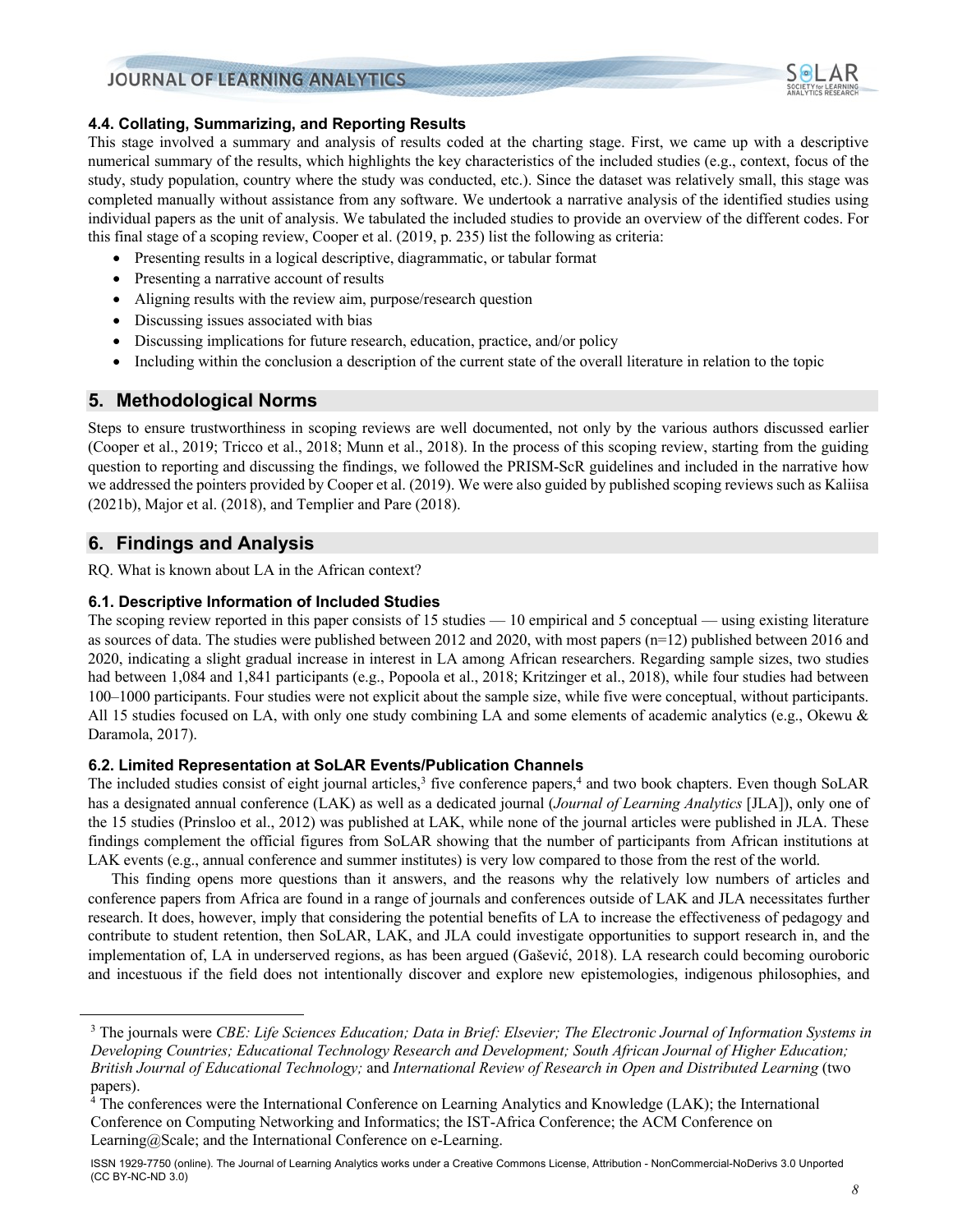different understandings of student data, student learning, and the power dynamics inherent in teaching. If there is a commitment to critically look at the often-unquestioned assumptions and epistemologies guiding most LA research from the perspective of global/colonial imaginary (e.g., de Oliveira Andreotti et al., 2016; Prinsloo, 2020), there is potential for "other" voices not only to participate, but also to enrich the field and practices of LA.

#### **6.3. Geographical Discrepancies within African Countries**

Our findings showed that the overwhelming number of LA studies on the African continent — 10 of the 15 included studies were conducted by researchers from South Africa (but not necessarily on LA in South Africa). Beyond South Africa, two studies were conducted in Nigeria (Popoola et al., 2018; Okewu & Daramola, 2017), while Tanzania (Mwalumbwe & Mtebe, 2017), Zambia (Ojanen et al., 2015), and Kenya (Kizilcec & Goldfarb, 2019) were represented by one study each (see Figure 2). It is also worth noting that even though some studies were conducted in African countries, the authors were not affiliated with African institutions (e.g., Kizilcec & Goldfarb, 2019). The countries represented in this study reflect the systematic review done by Bervell and Umar (2017) reporting on studies on the use of LMS in Ghana, Nigeria, Tanzania, Uganda, Zimbabwe, and South Africa. It is therefore interesting that though there is research on the use of the LMS in the context of Ghana, Uganda, and Zimbabwe, they are not yet represented in findings on the use of LA on the African continent, while Zambia is included in our findings but not in their 2017 research.

The big geographical discrepancies between African countries regarding LA outputs raise interesting questions, such as how the authors in these different geopolitical contexts came to do research on LA as well as questions about their networks and links to international LA discourses, practices, and influences. Using these figures across geographical divides as an indication of institutional adoption of LA, however, is unwarranted. It is also unclear whether there is any correlation between the observation that South Africa dominates studies in LA on the African continent and is also the country with the highest levels of local and foreign investment and above-average Internet access and connectivity (Ischebeck, 2020). While the geographical distribution of this research provides some tentative insights into the "state of the field" of LA on the African continent, these findings must be considered in the light of and integrated into the other findings.



**Figure 2.** LA studies by countries of research from our 15 included studies.

#### **6.4. The Dominance of Assessment and Self-Reported Data Sources**

The most frequently utilized types of data were *assessment* data (n=6) collected from sources such as tests and GPA scores. Five studies used data from interviews, while five others used log data and demographic data from student information or learning management systems. Surveys were used by three studies, while two others used observation (see Figure 3). The limited use of LMS data points could be explained by their limited use in African institutions of learning (Business Market Insights, 2020). As mentioned earlier, Bervell and Umar (2017) point out that "evidential facts" pertaining to LMS use on the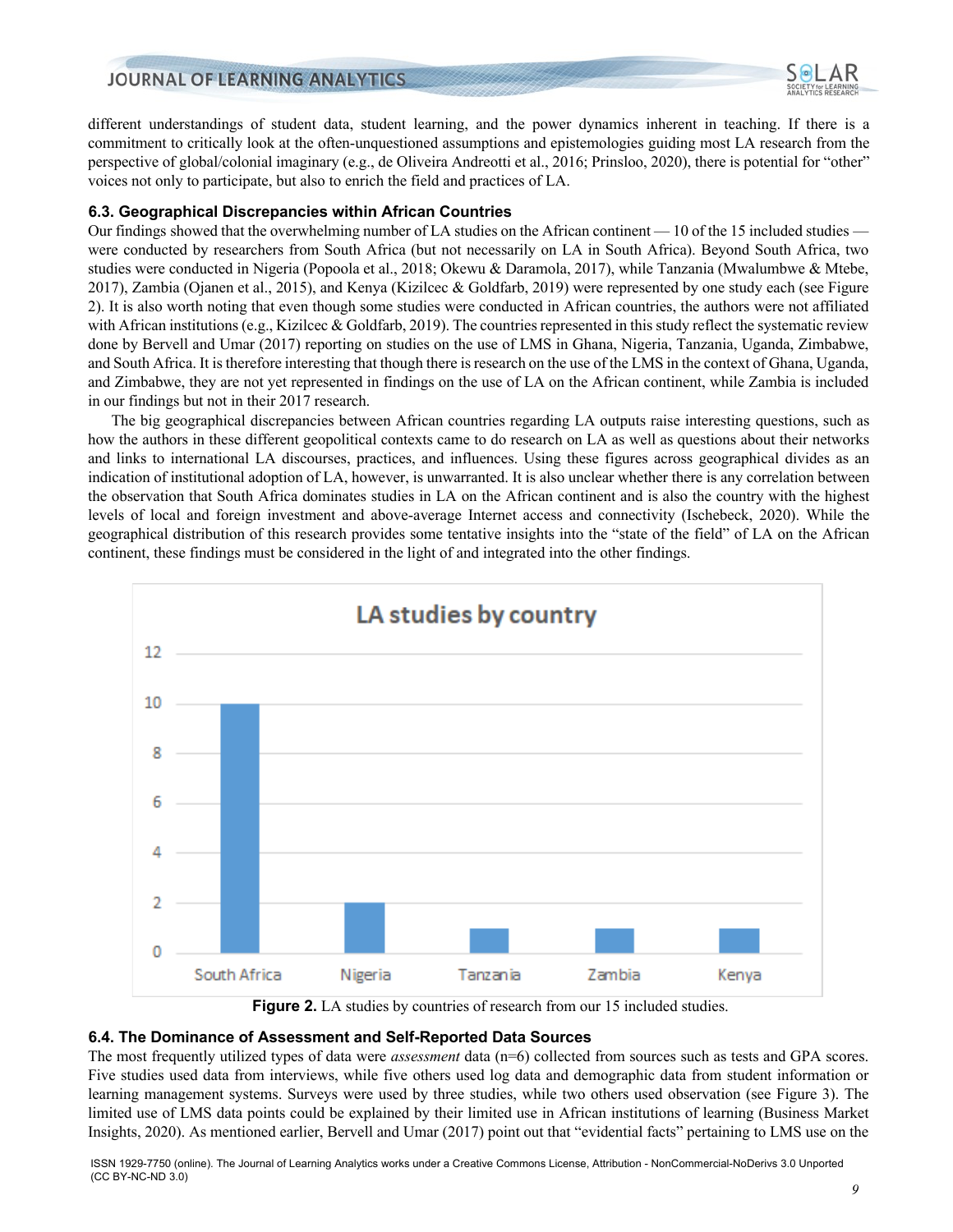

African continent "are scattered." Of particular interest is the absence of research into LA from institutions such as the African Virtual University, which is completely online, and the University of South Africa (Unisa) and the Open University of Nigeria (NOUN), which are the largest distance education institutions on the African continent, with millions of enrolments and institutionalized use of an LMS.

Meanwhile, since the primary source of data for most LA research is collected from LMSs (Dawson et al., 2019), future growth in LA research on the African continent will depend on infrastructural provision of LMSs and creative data sourcing (Gašević, 2018), perhaps using alternative platforms; mobile technologies, for example, are widely spread and available (Kaliisa, 2019). In other words, the collection of data that support access to learning resources with mobile devices and social media could offer much in quality and efficiency in the African context (Gašević, 2018). Kizilcec and Goldfar (2019), for example, used analytics from a popular SMS-based mobile learning platform to predict student achievement and behaviour. While the authors noted low rates of persistence and performance, they also highlighted the potential of mobile learning platforms to provide accessible information about student learning, which could be leveraged for LA purposes.

Since most higher education institutions in Africa are face-to-face, there is an opportunity to leverage new methodologies such as multimodal LA, which collects data from physical learning environments using technologies such as sensors and cameras (Spikol et al., 2018). By doing so, richer data about student learning processes could be collected, other than relying on the traditional summative assessments (e.g., end of semester exams), and student self-report surveys, which are narrow in scope. Leveraging multimodal LA, of course, is intimately linked to Internet penetration and the state of digitalization of higher education in the particular context.





#### **6.5. Teachers and Researchers as a Dominant Target Group**

Most studies targeted teachers and researchers, with each group represented by five studies. Students were targeted by four studies while ethics committees were targeted by three studies each. Two studies targeted policy-makers and technical personnel. Student advisers and learning designers were targeted by one study each (see Figure 4). The focus on teachers as a target audience is promising since literature has emphasized the need to involve teachers in planning to adopt LA given their critical role in practice. Previous research has shown that the lack of technical support is a key barrier for the adoption of IT by teachers in developing countries (Prinsloo, 2018). This implies that for LA to succeed in Africa, beyond questions of infrastructure and expertise, it is vital to include teachers as essential stakeholders and provide them with adequate training and a well-designed, well-resourced institutional support strategy (Prinsloo & Slade, 2017).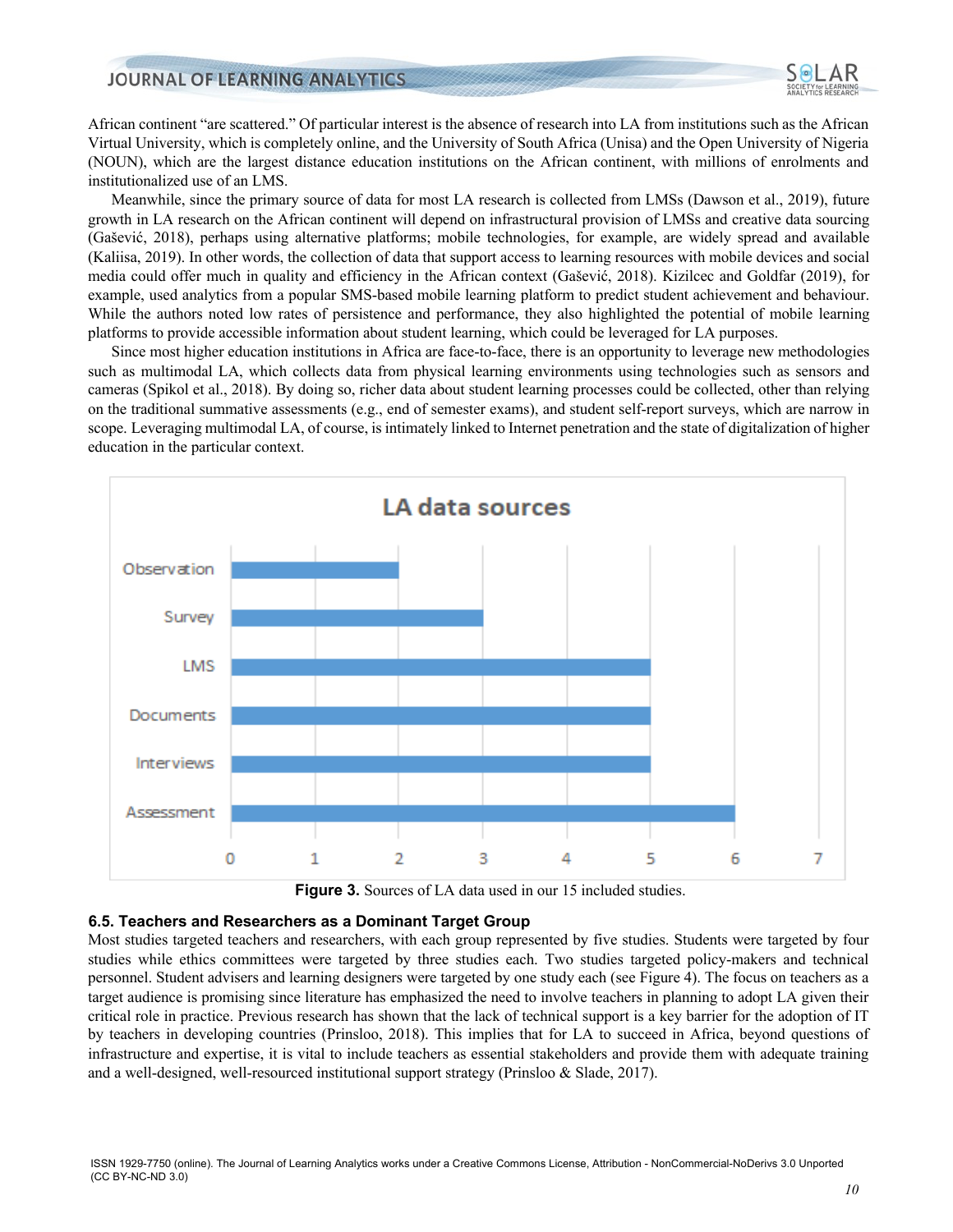

**Figure 4.** Target groups for our 15 included studies.

## **6.6. Higher Education and Distance Learning Institutions as Dominant**

Most of the reviewed studies were conducted within the context of higher education  $(n=1)$ , specifically large distance-learning institutions (e.g., the University of South Africa [USA]). Interestingly, while one would presume that the predominance of LA research in the context of distance learning points to the centrality of the LMS, a closer look reveals that most of this research is conceptual/theoretical and exploratory. The rest of the studies focused on secondary/K–12 (McKenney & Mor, 2015; Kizilcec & Goldfarb, 2019), primary (Ojanen et al., 2015) and general education systems (Olivier, 2020). The focus on higher education is a trend in LA research in other parts of the world, including the Global North (Lee & Cheung, 2020).

## **6.7. The Conceptual and Exploratory Nature of LA Studies**

Our analysis revealed that most LA studies conducted on the African continent are exploratory  $(n=7)$ . This means that the researchers have focused on using LA to predict learner performance (Mwalumbwe & Mtebe 2017) or to support teachers and educational managers (McKenney & Mor, 2015). We also observed conceptual studies focusing on ethical LA issues ( $n=3$ ) or general concerns (n=4) such as challenges and frameworks for LA. The exploratory and conceptual nature of LA studies on the African continent could imply that LA research is still emerging (Lemmens & Henn, 2016). While the same trend has been observed across all existing LA studies (Dawson et al., 2019), to move the field forward and convince key stakeholders (e.g., educational managers), research must move from exploratory to more applied and holistic studies to showcase the potential of LA to improve teaching and learning. This is particularly important for African institutions working under constrained budgets (Oketch, 2016), with the decision to invest in LA infrastructure requiring concrete evidence of its potential return (Prinsloo & Slade, 2017). Besides, while the adoption of LA in the African context will undoubtedly depend on political support and resource allocation in the institution, the relatively low levels of Internet and LMS penetration and use will continue to play a major role.

#### **6.8. Ethics as an Area of Interest**

Our analysis revealed several studies focused on ethical issues (Willis, Slade, & Prinsloo, 2016; Fynn, 2016; Olivier, 2020). Given the limited focus on ethics in most African countries, especially within social science research, it is interesting to see some studies already engaging in this debate and suggesting relevant frameworks to guide LA implementation on the continent. While efforts in the Global North to design relevant LA ethics frameworks, such as the SHEILA framework, have been initiated (Tsai et al., 2018), the contextual issues (e.g., ethics and privacy) embedded within the African continent might require localized solutions since educational technologies come with several ideologically and culturally specific viewpoints (Selwyn, 2020).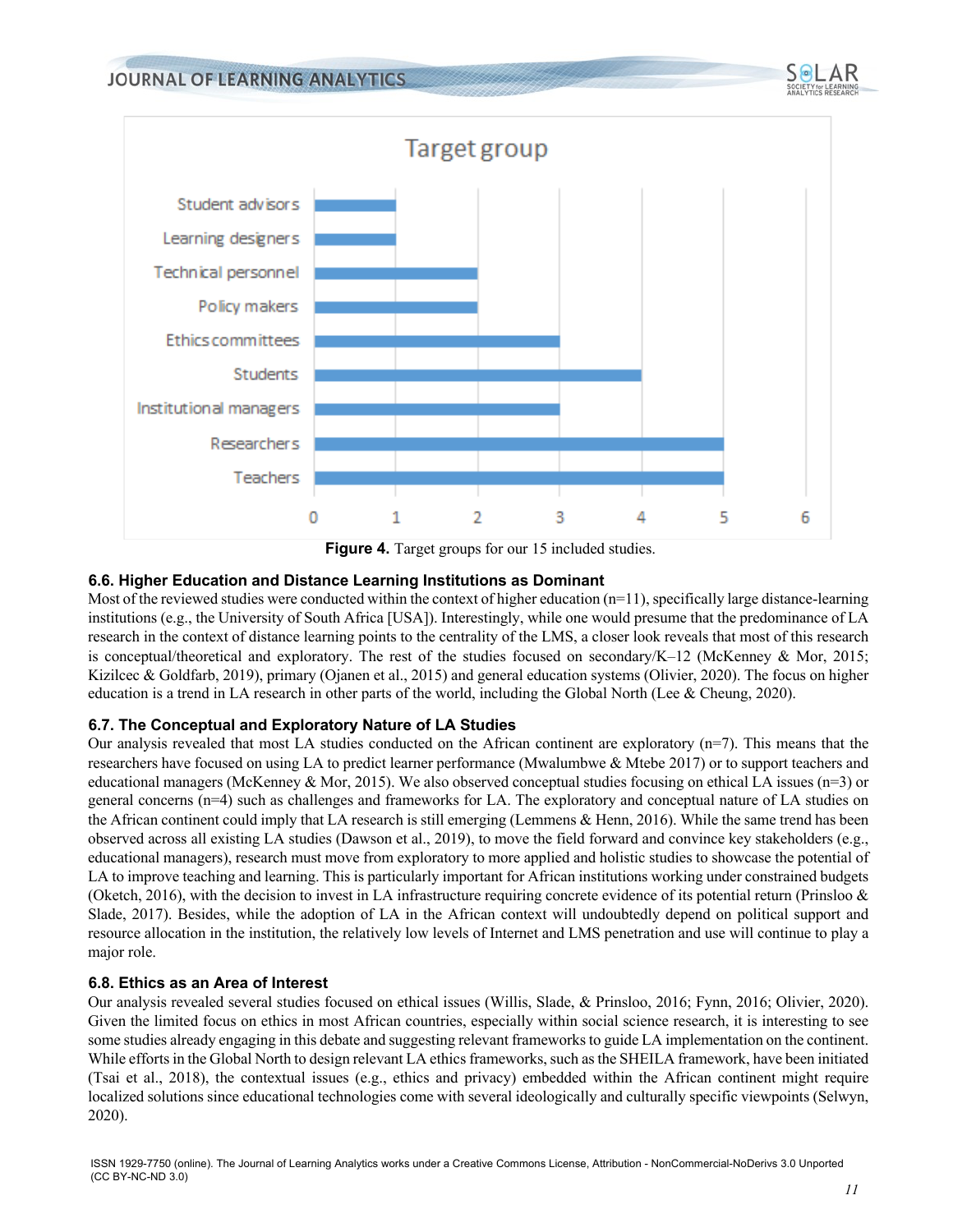

## **7. Conceptual Operations**

In the preceding section, we provide an analysis of our findings of this scoping review centred on the question, "What is known about LA in the African context?" Since the final corpus included only *15* papers, it is impossible to make claims about the "state of the field." From these few scholarly articles, as well as the factors discussed in our introduction — low levels of Internet penetration, low levels of LMS use, diversity, scholarly context — we propose several conceptual operations for thinking about LA on the African continent.

Many studies report on the state of the field in LA (e.g., Viberg et al., 2018; Papamitsiou et al., 2014). It is important to note that those studies — each with their own methodologies, scope, data sources, and forms of analyses — map the "field" according to what is visible, what is published (mostly in English-language journals). Research on the "state of the field" does not report on what is *not* visible or *not* found. To a certain extent, such a report makes visible that which is already visible, and while the methodologies used always acknowledge their inclusion and exclusion criteria, the visible often achieves the status of the "real." In this respect, this scoping review attempted to map not only the little that is visible regarding LA on the African continent, but also the silences, the invisible that cannot be counted, reported in a flow chart, or analyzed in a table. As such, this research may destabilize our notions by pointing to the unsaid, the not-yet-said, and the we-don't-know.

If the adoption of LA is linked to, if not dependent on, institutional use of LMSs, then another research question should precede our current question: "What do we know about the use of LMSs in African higher education?" If this assumption is, indeed, worthy of contemplation, it points to two considerations: first, the central position of the LMS in most LA research; second, the possibilities for LA in data-poor environments.<sup>5</sup>

Our research question, "What is known about LA in the African context?" also reveals an onion-like form, illustrating a variety of interdependent factors such as Internet penetration, reliable electricity, local socio-economic (in)equalities, and the diversity and entanglement of continental research in intercontinental/international asymmetries of inclusion and exclusion.

While the historical links between EDM and LA have been acknowledged since the emergence of LA (Siemens & Baker, 2012), we must consider that LA, as a distinct form of research and practice, may be more connected to EDM than we often acknowledge (Chen et al., 2020).

## **8. Some Propositions and Provocations**

As acknowledged in the Introduction, at least four considerations come into play in the state of LA adoption and research on the African continent: 1) the levels of Internet penetration, 2) the levels of digitalization, 3) the diversity and participation in scholarly publications and networks, and 4) the evident porousness of the boundaries between EDM, academic analytics, and LA. The first three of these fall mostly outside the locus of control of institutions of higher learning and are therefore excluded from the propositions and provocations that follow.

Taking cognizance of the similarities and differences between EDM and LA, as well as the fact that institutional research is well established at least in Southern Africa (Botha & Vilyte, 2022; Lemmens & Henn, 2016; Maphosa & Maphosa, 2020), it is important to leverage existing EDM practices and, as institutions become more digitized and datafied, the open discussions on the specific potential and practices inherent in LA.

Context is everything (Prinsloo, 2018b). For example, the comparative research by West et al. (2018) in Australia and Malaysia has shown that "context and infrastructure for LA are at different stages of development" (p. 122). Not only are there differences in the use of educational technology, there are also different strategic drivers. Interestingly, "Malaysian academics express a higher level of concern around ethical issues compared to their Australian counterparts" (p. 135). The authors conclude that "Cultural differences [need] to be explicitly addressed and considered properly, particularly when interpreting and understanding the results of the study" (p. 137). Though it may not be the intention of LA researchers in the Global North to claim that their theoretical approaches and findings may be universally valid, there may be unspoken assumptions that often marginalize ontologies and epistemologies from the Global South (de Sousa Santos, 2012, 2015; Torres & Alburez-Gutierrez, 2021).

Considering the historical and current asymmetries in power relations between the Global North and the Global South, any attempt from the North to share expertise and to support the institutionalization of LA in the South should be done with care and sensitivity. Africa is, in many respects, a "new frontier" for educational technology providers, data brokers, and venture capitalists, who see the immaturity of institutional LMS adoption as an opportunity not to be missed. We must acknowledge the reality of data colonialism (Couldry & Mejias, 2019) and the Global South as a "data frontier" (Prinsloo, 2018b, 2020).

<sup>5</sup> Here, the notion of "poor" refers to the *amount* of available data and the fact that student datasets are full of gaps, making it almost impossible to, for example, determine risk profiles.

ISSN 1929-7750 (online). The Journal of Learning Analytics works under a Creative Commons License, Attribution - NonCommercial-NoDerivs 3.0 Unported (CC BY-NC-ND 3.0)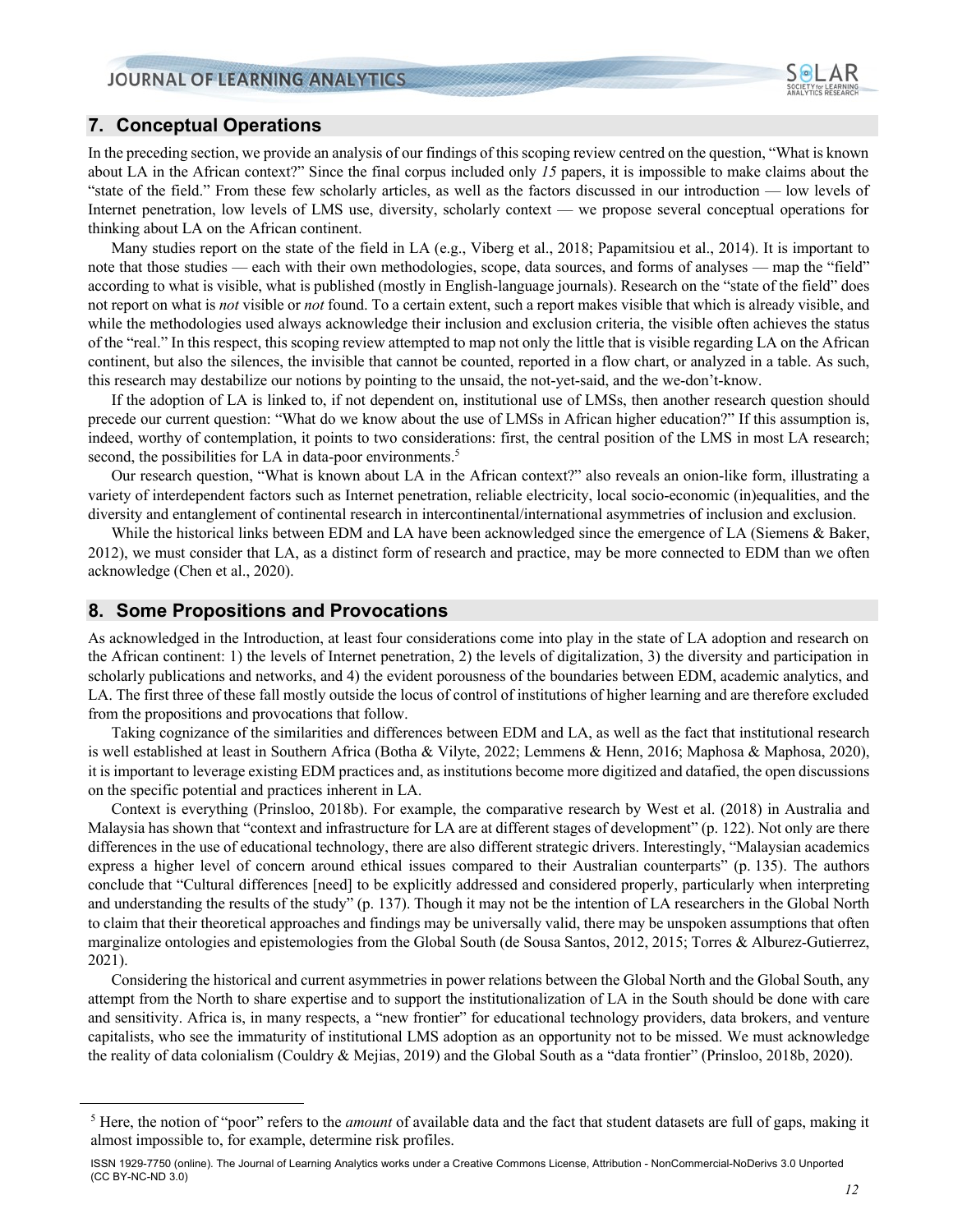There is ample evidence that Africa is often a victim of projects designed in and exported from the Global North aimed at transforming educational practices (e.g., Prinsloo, 2018a, 2018b). Many of these projects fail or exacerbate the inequalities they aim to address. Any collaboration between the Global North and South must seriously account for historical precedents and build in checks and balances to value and ensure local ownership and buy-in. If these issues are not addressed ahead of the intended interventions, LA adoption on the African continent could bypass the high expectations and proofs of concept voiced in the literature to become yet another example of technology that failed to fulfil its early promise to positively influence educational practices (Kaliisa et al., 2021a).

Having acknowledged the asymmetries in power realities and the embedded concerns in the digitalization of learning, we must also acknowledge that many African higher education institutions do not have the resources, or necessary skills sets or understanding, to navigate the claims made by LMS and LA providers. With SoLAR's long history, and the depth of different expertises in the wider network of LA researchers and practitioners, providing invaluable support to African higher education institutions who want to explore the potential of LA should be an organizational goal. We foresee building local/continental/regional partnerships and support systems to facilitate experience and resource sharing (e.g., special interest groups to share expertise and experiences).

Obviously, in the context of Africa, relying only on peer-reviewed articles published in English and found on digital databases may render LA research and institutional practices invisible. To what extent can an organization such as SoLAR, and the annual LAK conference, make space for sharing insights and/or research with/from targeted regions in the Global South (as equal partners) to foreground novel approaches and challenges, and to destabilize some of the normative assumptions in LA? What is the potential of secondary sources to provide insights into LA in the Global South? How can insights, practises, and even new theoretical considerations emerging in/from the Global South be foregrounded, engaged with, and enriched?

In line with its commitment to and mission of promoting equity, SoLAR is in a unique position to partner with African higher education institutions, researchers, and scholars to map the potential of LA with a critical understanding of contextual demands.

The above list of propositions and provocations is meant to invite conversations that deepen our understanding, confront complexities, and increase inclusivity and diversity in LA.

#### **9. Study Limitations**

One limitation of this study is that it may not represent all existing LA studies conducted by African researchers due to possible errors during the search and selection processes. We limited the scoping review to specific keywords, journals, and databases; thus, papers that did not explicitly state the keywords or publish in these specific sources could have been missed.

## **10. Conclusions**

This scoping review set out to map the available evidence and the state of LA research on the African continent, intending to characterize and establish the opportunities and challenges of LA adoption in Africa. We have investigated the countries where LA is conducted on the African continent, the focus, target group, nature of the data collected, and the common approaches used. Our main findings include the fact that LA research on the African continent is still in its infancy with only 15 studies, mainly from South Africa. We also recognize the limited sources of LA data with much dependence on secondary sources (e.g., reviews), and traditional approaches (e.g., surveys and interviews). The findings reveal a gradual increase in the number of LA publications over the years, which is a promising trend for increased interest in LA.

However, our study also revealed several challenges that need immediate attention if LA adoption in Africa is to become a success. For example, the limited technical support and access to LMSs, the limited visibility of African scholars at SoLAR events, the limited focus on interventions that involve stakeholders, as well as ethical issues that could affect the development of LA. To address the existing challenges and support the implementation of LA, we have made some critical propositions and provocations to guide the uptake and adoption of LA in Africa, as well as to provide pointers for engagement for SoLAR and LA researchers in the Global North. First, as a point of departure, we have recommended that LA researchers in Africa should engage in applied studies that can justify investment in LA infrastructure despite the financial constraints of their institutions. Second, we suggest more baseline and design-based studies to benchmark stakeholder interests and existing practices as a way to spark LA initiatives of relevance to African institutions. As noted in existing literature (Kaliisa et al., 2021a), active involvement by stakeholders in shaping LA interventions is a prerequisite to achieving the desired benefits for education systems.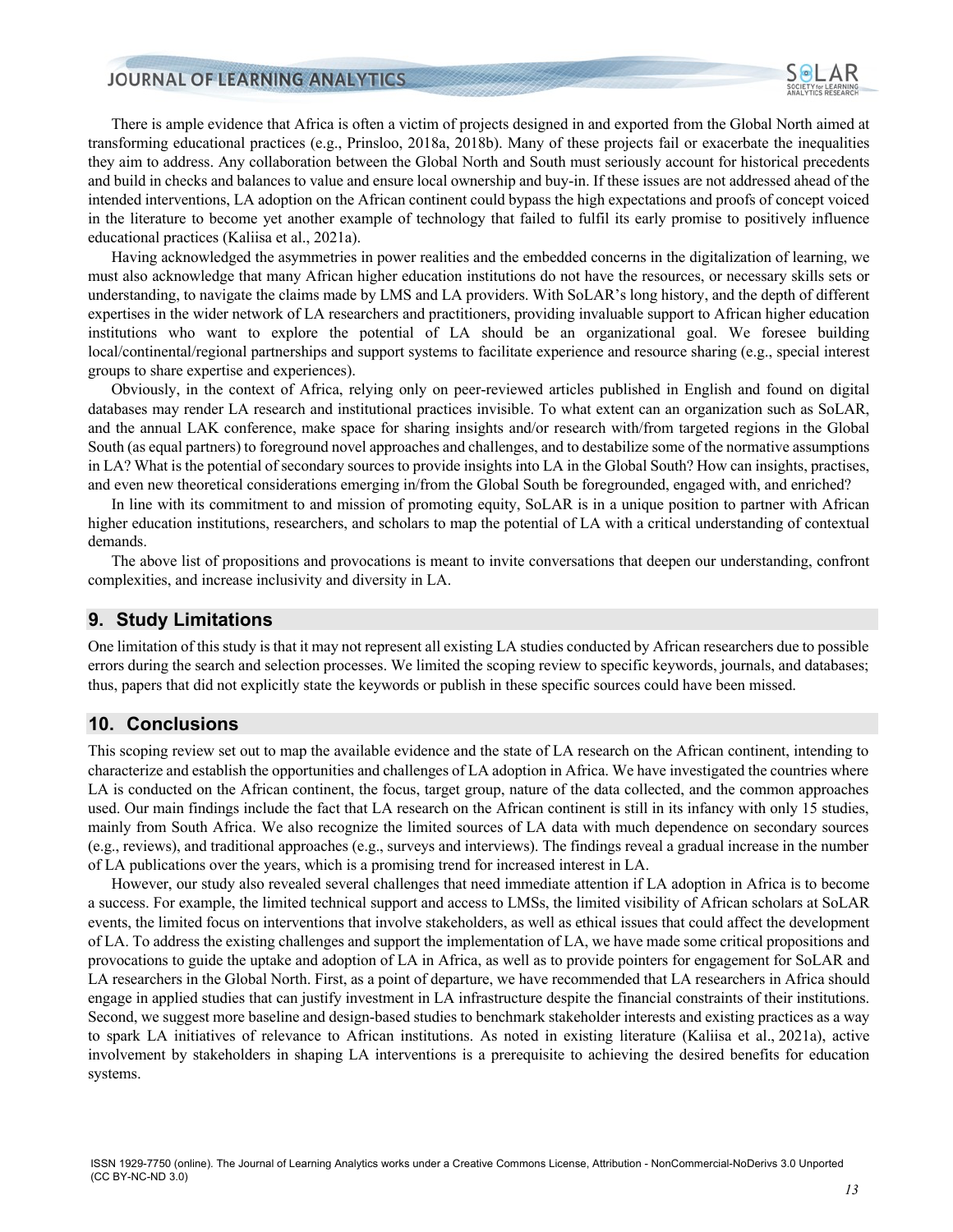## **Acknowledgments**

We would like to extend our appreciation to SoLAR and to Phil Hill for their support with relevant data in this scoping review, as well as the anonymous reviewers for their invaluable comments and suggestions.

## **Declaration of Conflicting Interest**

The authors declare no potential conflicts of interest with respect to the research, authorship, and/or publication of this article.

# **Funding**

The authors declare no financial support for the research, authorship, and/or publication of this article.

## **References**

- Allen, N. (2021, March 11). The promises and perils of Africa's digital revolution. Brookings. https://www.brookings.edu/techstream/the-promises-and-perils-of-africas-digital-revolution/
- Arksey, H., & O'Malley, L. (2005). Scoping studies: Towards a methodological framework. *International Journal of Social Research Methodology*, *8*(1), 19–32. https://doi.org/10.1080/1364557032000119616
- Arora, P. (2016). Bottom of the data pyramid: Big data and the global south. *International Journal of Communication, 10*, 1681–1699. Retrieved from https://ijoc.org/index.php/ijoc/article/view/4297
- Baker, R. S., & Inventado, P. S. (2016). Educational data mining and learning analytics: Potentials and possibilities for online education. In G. Veletsianos (Ed.), *Emergence and innovation in digital learning: Foundations and applications* (pp. 83–98). Athabasca University Press. https://doi.org/10.15215/aupress/9781771991490.01
- Bervell, B., & Umar, I. N. (2017). A decade of LMS acceptance and adoption research in sub-Sahara African higher education: A systematic review of models, methodologies, milestones and main challenges. *EURASIA Journal of Mathematics, Science and Technology Education*, *13*(11), 7269–7286. https://doi.org/10.12973/ejmste/79444
- Botha, J., & Vilyte, G. (Eds.). (2021). Utilisation of South African research on higher education. Stellenbosch, South Africa: Sun Press.
- Business Market Insights. (2020). Middle East and Africa education and learning analytics market forecast to 2027: COVID-19 impact and regional analysis by component (software and services), application (budget and finance management, people acquisition and retention, operations management, performance management, and curriculum development and intervention management), and end-user (academics and corporate). https://www.businessmarketinsights.com/reports/middle-east-and-africa-education-and-learning-analyticsmarket/?utm\_source=neighborwebsj.com&utm\_medium=10426
- Chen, G., Rolim, V., Mello, R. F., & Gašević, D. (2020). Let's shine together! A comparative study between learning analytics and educational data mining. *Proceedings of the 10th International Conference on Learning Analytics and Knowledge* (LAK '20), 23–27 March 2020, Frankfurt, Germany (pp. 544–553). ACM Press. https://doi.org/10.1145/3375462.3375500
- Collyer, F. M. (2018). Global patterns in the publishing of academic knowledge: Global north, global south. *Current Sociology*, *66*(1), 56–73. https://doi.org/10.1177/0011392116680020
- Cooper, S., Cant, R., Kelly, M., Levett-Jones, T., McKenna, L., Seaton, P., & Bogossian, F. (2019). An evidence-based checklist for improving scoping review quality. *Clinical Nursing Research*, 1054773819846024. https://doi.org/10.1177/1054773819846024
- Couldry, N., & Mejias, U. A. (2019). The costs of connection: How data is colonising human life and appropriating it for capitalism. Stanford, CA: Stanford University Press.
- Dawson, S., Joksimović, S., Poquet, O., & Siemens, G. (2019). Increasing the impact of learning analytics. *Proceedings of the 9th International Conference on Learning Analytics and Knowledge* (LAK '19), 4–8 March 2019, Tempe, AZ, USA (pp. 446–455). ACM Press. https://doi.org/10.1145/3303772.3303784
- de Oliveira Andreotti, V., Stein, S., Pashby, K., & Nicolson, M. (2016). Social cartographies as performative devices in research on higher education. *Higher Education Research & Development*, *35*(1), 84–99. https://doi.org/10.1080/07294360.2015.1125857
- de Sousa Santos, B. (2012). Public sphere and epistemologies of the South. *Africa Development*, *37*(1), 43–67. Retrieved from https://www.ajol.info/index.php/ad/article/view/87540
- de Sousa Santos, B. (2015). Epistemologies of the South: Justice against epistemicide. London, UK: Routledge.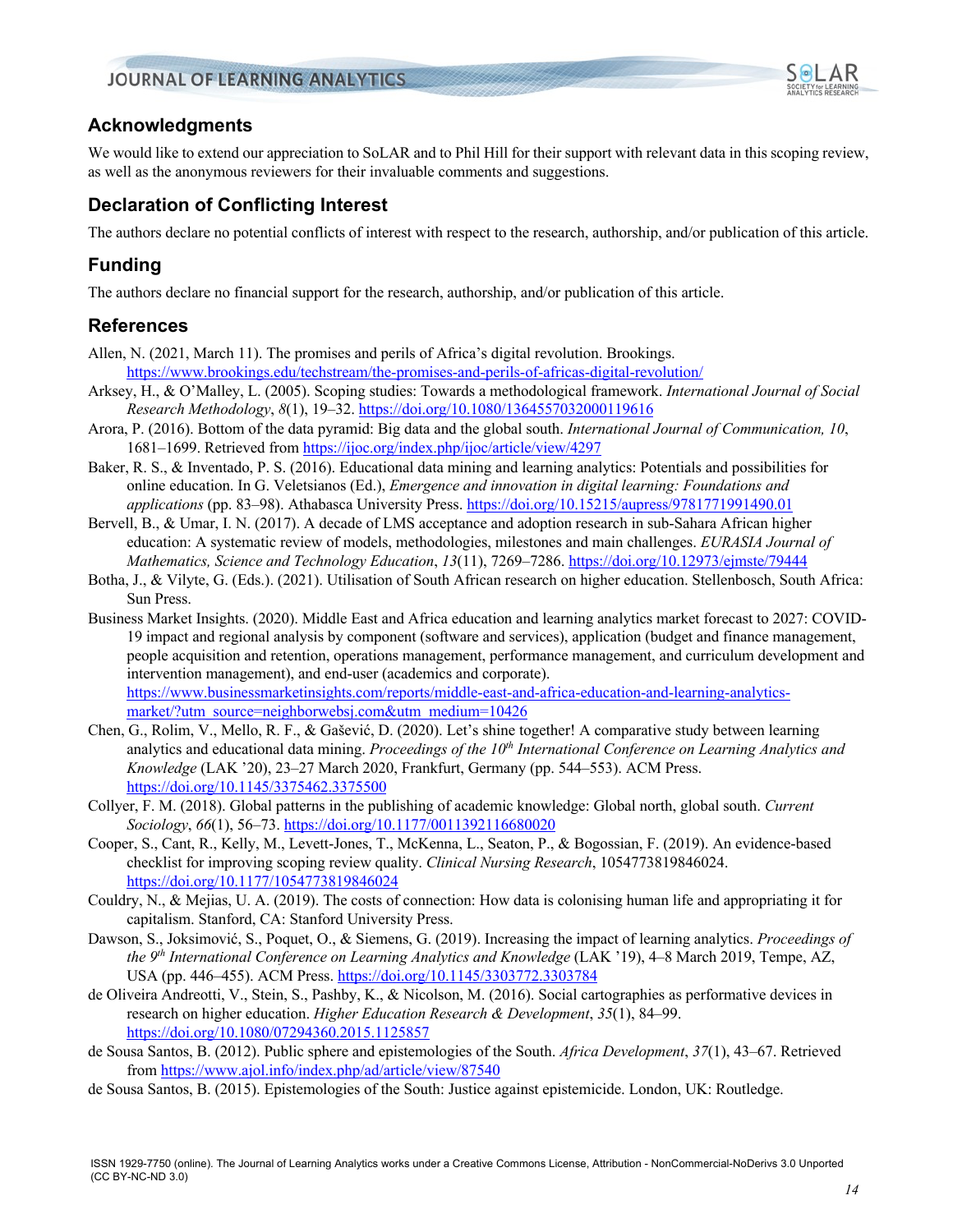

- Dos Santos, H. L., Cechinel, C., Nunes, J. B. C., & Ochoa, X. (2017). An initial review of learning analytics in Latin America. *Proceedings of the 12th Latin American Conference on Learning Objects and Technology* (LACLO 2017), 9-13 October 2017, La Plata, Argentina (pp. 1-9). IEEE. https://doi.org/10.1109/LACLO.2017.8120913
- Falcão, T. P., Mello, R. F., Rodrigues, R. L., Diniz, J. R. B., Tsai, Y. S., & Gašević, D. (2020). Perceptions and expectations about learning analytics from a Brazilian higher education institution. *Proceedings of the 10th International Conference on Learning Analytics and Knowledge* (LAK '20), 23–27 March 2020, Frankfurt, Germany (pp. 240–249). ACM Press. https://doi.org/10.1145/3375462.3375478
- Ferguson, R. (2012). Learning analytics: Drivers, developments and challenges. *International Journal of Technology Enhanced Learning*, *4*(5–6), 304–317. https://doi.org/10.1504/IJTEL.2012.051816
- Foster, C., & Francis, P. (2020). A systematic review on the deployment and effectiveness of data analytics in higher education to improve student outcomes. *Assessment & Evaluation in Higher Education*, *45*(6), 822–841. https://doi.org/10.1080/02602938.2019.1696945
- Fynn, A. (2016). Ethical considerations in the practical application of the Unisa socio-critical model of student success. *The International Review of Research in Open and Distributed* Learning, 17(6). https://doi.org/10.19173/irrodl.v17i6.2812
- Gašević, D. (2018). Include us all! Directions for adoption of learning analytics in the global south. In C. P. Lim & V. L. Tinio (Eds.), *Learning analytics for the global south* (pp. 1–22). Digital Learning for Development (DL4D), Foundation for Information Technology Education and Development. Retrieved from http://dl4d.org/wpcontent/uploads/2018/03/Learning-Analytics-Main-Paper-2.pdf
- GSMA. (2020). The mobile economy: Sub-Saharan Africa. Retrieved from https://www.gsma.com/mobileeconomy/subsaharan-africa/
- Hernández-Leal, E., Duque-Méndez, N. D., & Cechinel, C. (2021). Unveiling educational patterns at a regional level in Colombia: Data from elementary and public high school institutions. *Heliyon*, *7*(9), e08017. https://doi.org/10.1016/j.heliyon.2021.e08017
- Hill, P. (2021, June 2). Personal communication on LMS growth in Africa.
- Hilliger, I., Ortiz-Rojas, M., Pesántez-Cabrera, P., Scheihing, E., Tsai, Y. S., Muñoz-Merino, P. J., ... & Pérez-Sanagustín, M. (2020). Identifying needs for learning analytics adoption in Latin American universities: A mixed-methods approach. *The Internet and Higher Education*, *45*, 100726. https://doi.org/10.1016/j.iheduc.2020.100726
- Hountondji, P. J. (1997). African cultures and globalisation: A call to resistance. *Development and Cooperation*, *6*(November/December), 24–26. https://doi.org/10.1016/j.iheduc.2020.100726
- Ifenthaler, D., & Yau, J. Y. K. (2020). Utilising learning analytics to support study success in higher education: A systematic review. *Educational Technology Research and Development*, *68*(4), 1961–1990. Retrieved from https://link.springer.com/article/10.1007/s11423-020-09788-z
- Internet World Stats. (2021, May 20). Internet users statistics for Africa. Retrieved from https://www.internetworldstats.com/stats1.htm
- Ischebeck, J. (2020, December 5). 5 reasons for potential elearning failure in Africa. *eLearning Industry.* https://elearningindustry.com/reasons-for-potential-elearning-failure-in-sub-sahran-africa
- Jöns, H., & Hoyler, M. (2013). Global geographies of higher education: The perspective of world university rankings. *Geoforum*, *46*, 45–59. https://doi.org/10.1016/j.geoforum.2012.12.014
- Kaliisa, R., Kluge, A., & Mørch, A. I. (2021a). Overcoming challenges to the adoption of learning analytics at the practitioner level: A critical analysis of 18 learning analytics frameworks. *Scandinavian Journal of Educational Research*, 1–15. https://doi.org/10.1080/00313831.2020.1869082
- Kaliisa, R., Misiejuk, K., Irgens, G. A., & Misfeldt, M. (2021b). Scoping the emerging field of quantitative ethnography: Opportunities, challenges and future directions. *Proceedings of the 2nd International Conference on Advances in Quantitative Ethnography* (ICQE 2020), 1–3 February 2021, Malibu, CA, USA (pp. 3–17). Springer. https://doi.org/10.1007/978-3-030-67788-6
- Kaliisa, R., & Michelle, P. (2019). Mobile learning policy and practice in Africa: Towards inclusive and equitable access to higher education. *Australasian Journal of Educational Technology*, *35*(6), 1–14. https://doi.org/10.14742/ajet.5562
- Kizilcec, R. F., & Goldfarb, D. (2019). Growth mindset predicts student achievement and behavior in mobile learning. *Proceedings of the 6th ACM Conference on Learning @ Scale* (L@S 2019)*,* 24–25 June 2019, Chicago, IL, USA (pp. 1–10). ACM Press. https://doi.org/10.1145/3330430.3333632
- Kritzinger, A., Lemmens, J. C., & Potgieter, M. (2018). Learning strategies for first-year biology: Towards moving the "murky middle." *CBE: Life Sciences Education, 17*(3), ar42. https://doi.org/10.1187/cbe.17-10-0211
- Lee, L. K., & Cheung, S. K. (2020). Learning analytics: Current trends and innovative practices. *Journal of Computers in Education*, *7*(1), 1–6. Retrieved from https://link.springer.com/article/10.1007/s40692-020-00155-8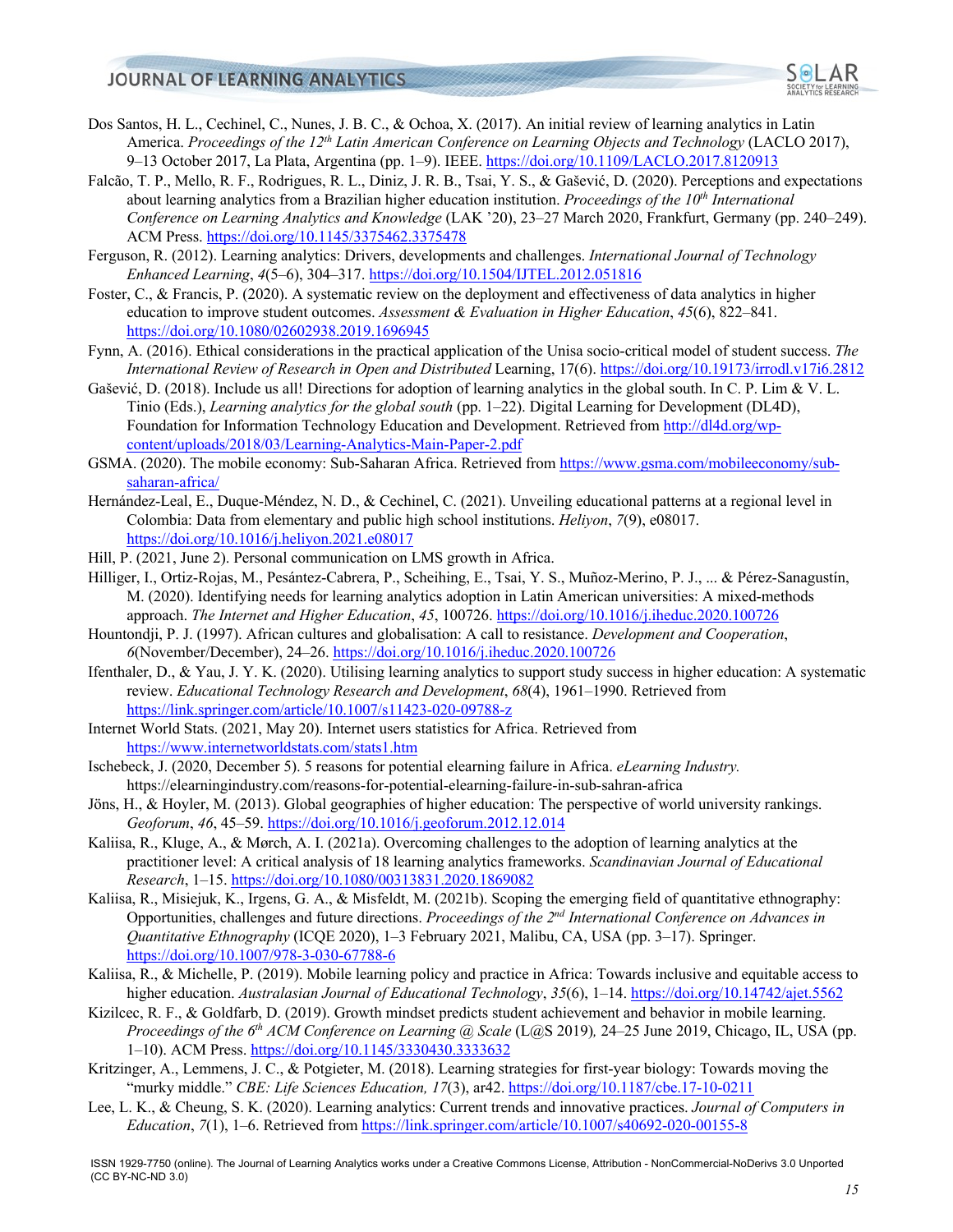

- Lemay, D. J., Baek, C., & Doleck, T. (2021). Comparison of learning analytics and educational data mining: A topic modeling approach. *Computers and Education: Artificial Intelligence*, *2*, 100016. https://doi.org/10.1016/j.caeai.2021.100016
- Lemmens, J. C., & Henn, M. (2016). Learning analytics: A South African higher education perspective. In J. Botha & N. J. Muller (Eds.). *Institutional Research in South African Higher Education* (pp. 231–253). Stellenbosch: SUN PReSS. https://doi.org/10.18820/9781928357186/12
- Levac, D., Colquhoun, H., & O'Brien, K. K. (2010). Scoping studies: Advancing the methodology. *Implementation Science*, *5*(1), 1–9. Retrieved from https://link.springer.com/article/10.1186/1748-5908-5-69
- Major, L., Warwick, P., Rasmussen, I., Ludvigsen, S., & Cook, V. (2018). Classroom dialogue and digital technologies: A scoping review. *Education and Information Technologies*, *23*(5), 1995–2028. Retrieved from https://link.springer.com/article/10.1007/s10639-018-9701-y
- Maphosa, M., & Maphosa, V. (2020). Educational data mining in higher education in sub-Saharan Africa: A systematic literature review and research agenda. *Proceedings of the 2nd International Conference on Intelligent and Innovative Computing Applications* (ICONIC '20), 24–25 September 2020, Plaine Magnien, Mauritius (pp. 1–7). ACM Press. https://doi.org/10.1145/3415088.3415096
- McKenney, S., & Mor, Y. (2015). Supporting teachers in data‐informed educational design. *British Journal of Educational Technology, 46*(2), 265–279. https://doi.org/10.1111/bjet.12262
- Miles, D. A. (2017, August). Research methods and strategies workshop: A taxonomy of research gaps: Identifying and defining the seven research gaps. https://www.researchgate.net/publication/319244623\_ARTICLE\_Research\_Methods\_and\_Strategies\_Workshop\_A\_T axonomy of Research Gaps Identifying and Defining the Seven Research Gaps
- Munn, Z., Peters, M. D., Stern, C., Tufanaru, C., McArthur, A., & Aromataris, E. (2018). Systematic review or scoping review? Guidance for authors when choosing between a systematic or scoping review approach. *BMC Medical Research Methodology, 18*(1), 1–7. Retrieved from

https://bmcmedresmethodol.biomedcentral.com/articles/10.1186/s12874-018-0611-x

- Mwalumbwe, I., & Mtebe, J. S. (2017). Using learning analytics to predict students' performance in Moodle learning management system: A case of Mbeya University of Science and Technology. *The Electronic Journal of Information Systems in Developing Countries*, *79*(1), 1–13. Retrieved from https://onlinelibrary.wiley.com/doi/pdf/10.1002/j.1681- 4835.2017.tb00577.x
- Ojanen, E., Jere-Folotiya, J., Yalukanda, C., Sampa, F., Nshimbi, C., Katongo, M., ... & Lyytinen, H. (2015). Mobile solution for better reading instruction in rural Africa. Proceedings of the IST-Africa 2015 Conference, 6–8 May 2015, Lilongwe, Malawi (pp. 1–13). IEEE. https://doi.org/10.1109/ISTAFRICA.2015.7190559
- Oketch, M. (2016). Financing higher education in sub-Saharan Africa: Some reflections and implications for sustainable development. *Higher Education*, 72(4), 525–539. Retrieved from https://link.springer.com/article/10.1007/s10734-016-0044-6
- Okewu, E., & Daramola, O. (2017). Design of a learning analytics system for academic advising in Nigerian universities. *Proceedings of the 2017 International Conference on Computing Networking and Informatics* (ICCNI), 29–31 October 2017, Canaanland, Ota, Ogun State, Nigeria (pp. 1–8). IEEE. https://doi.org/10.1109/ICCNI.2017.8123785
- Olivier, J. (2020). Research ethics guidelines for personalized learning and teaching through big data. In D. Burgos (Ed.), *Radical solutions and learning analytics: Personalised learning and teaching through big data* (pp. 37–55). Singapore: Springer. https://doi.org/10.1007/978-981-15-4526-9\_3
- Papamitsiou, Z. K., & Anastasios A. (2014). Learning analytics and educational data mining in practice: A systematic literature review of empirical evidence. *Educational Technology & Society 17*(4), 49–64. Retrieved from https://www.jstor.org/stable/jeductechsoci.17.4.49
- Pazmiño-Maji, R., Conde, M. Á., & García-Peñalvo, F. (2021). Learning analytics in Ecuador: A systematic review supported by statistical implicative analysis. *Universal Access in the Information Society*, 1–18. https://doi.org/10.1007/s10209-020-00773-0
- Popoola, S. I., Atayero, A. A., Badejo, J. A., John, T. M., Odukoya, J. A., & Omole, D. O. (2018). Learning analytics for smart campus: Data on academic performances of engineering undergraduates in Nigerian private university. *Data in Brief, 17*, 76–94. https://doi.org/10.1016/j.dib.2017.12.059
- Prinsloo, P. (2018). Context matters: An African perspective on institutionalizing learning analytics. In C. P. Lim & V. L. Tinio (Eds.), *Learning analytics for the global south* (pp. 24–35). Digital Learning for Development (DL4D), Foundation for Information Technology Education and Development. Retrieved from http://dl4d.org/wpcontent/uploads/2018/03/Learning-Analytics-Full-Paper.pdf#page=29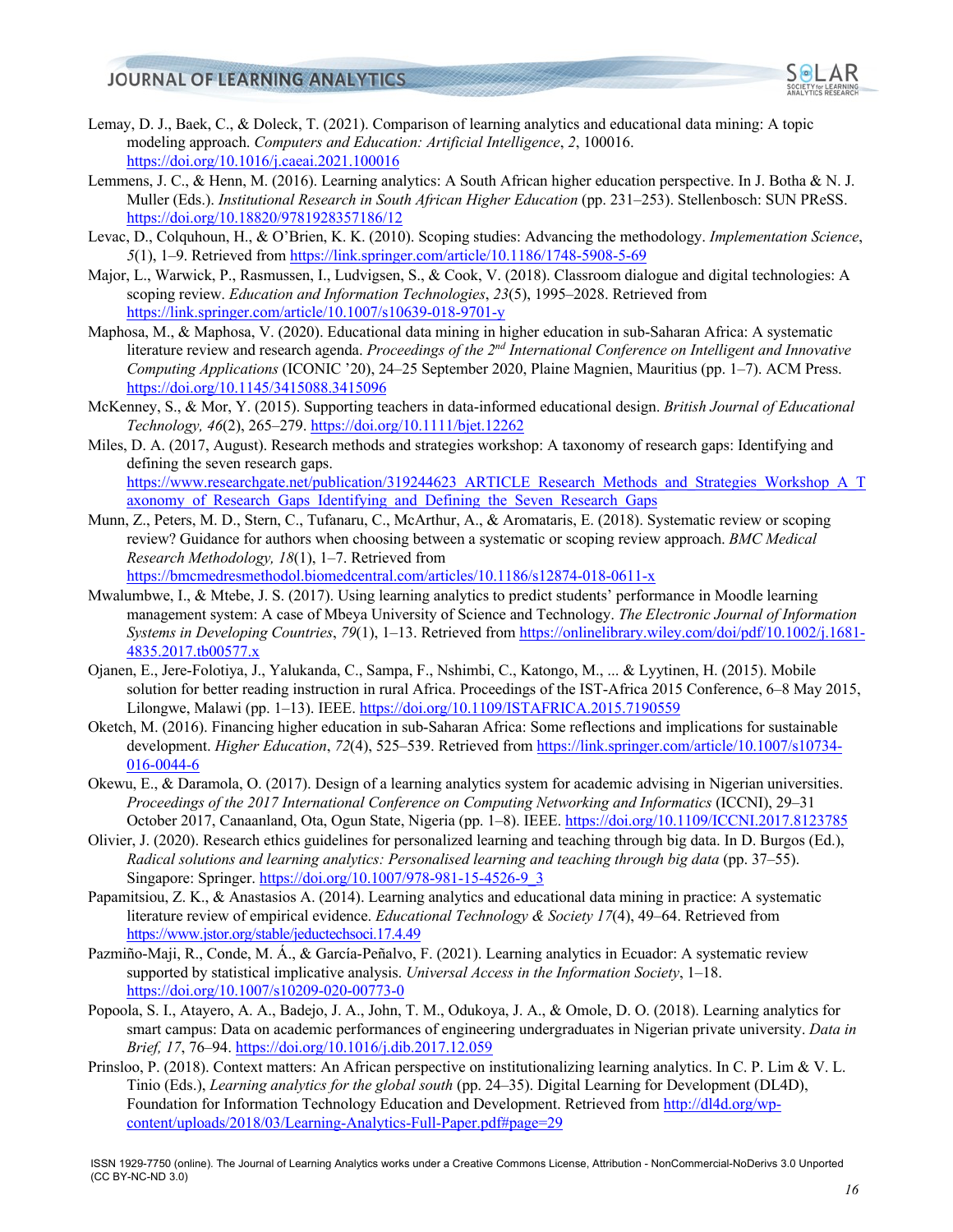

- Prinsloo, P. (2020). Data frontiers and frontiers of power in (higher) education: A view of/from the global south. *Teaching in Higher Education*, *25*(4), 366–383. https://doi.org/10.1080/13562517.2020.1723537
- Prinsloo, P., & Slade, S. (2017). An elephant in the learning analytics room: The obligation to act. *Proceedings of the 7th International Conference on Learning Analytics and Knowledge* (LAK '17), 13–17 March 2017, Vancouver, BC, Canada (pp. 46–55). ACM Press. https://doi.org/10.1145/3027385.3027406
- Prinsloo, P., Slade, S., & Galpin, F. (2012). Learning analytics: Challenges, paradoxes and opportunities for mega open distance learning institutions. In S. Buckingham Shum, D. Gašević, & R. Ferguson (Eds.), *Proceedings of the 2nd International Conference on Learning Analytics and Knowledge* (LAK '12), 29 April–2 May 2012, Vancouver, BC, Canada (pp. 130–133). ACM Press. https://doi.org/10.1145/2330601.2330635
- Selwyn, N. (2020). Re-imagining "learning analytics" . . . a case for starting again? *The Internet and Higher Education*, *46*, 100745. https://doi.org/10.1016/j.iheduc.2020.100745
- Siemens, G., & Baker, R. S. D. (2012). Learning analytics and educational data mining: Towards communication and collaboration. In S. Buckingham Shum, D. Gašević, & R. Ferguson (Eds.), *Proceedings of the 2nd International Conference on Learning Analytics and Knowledge* (LAK '12), 29 April–2 May 2012, Vancouver, BC, Canada (pp. 252–254). ACM Press. https://doi.org/10.1145/2330601.2330661
- SoLAR. (2021). Personal communication, 22 June 2021, regarding the number of African delegates.
- Spikol, D., Ruffaldi, E., Dabisias, G., & Cukurova, M. (2018). Supervised machine learning in multimodal learning analytics for estimating success in project‐based learning. *Journal of Computer Assisted Learning*, *34*(4), 366–377. https://doi.org/10.1111/jcal.12263
- Teferra, D., & Altbachl, P. G. (2004). African higher education: Challenges for the 21st century. *Higher Education*, *47*(1), 21–50. Retrieved from https://link.springer.com/article/10.1023/B:HIGH.0000009822.49980.30
- Templier, M., & Pare, G. (2018). Transparency in literature reviews: An assessment of reporting practices across review types and genres in top IS journals. *European Journal of Information Systems, 27*(5), 503–550. https://doi.org/10.1080/0960085X.2017.1398880
- Torres, A. F. C., & Alburez-Gutierrez, D. (2021). *North and south: Naming practices and the hidden dimension of global disparities in knowledge production* (No. WP-2021-014). Max Planck Institute for Demographic Research, Rostock, Germany.
- Toshkov, D. (2018, November 6). The "global south" is a terrible term. Don't use it. [blog post]. Retrieved from http://redesign.dimiter.eu/?p=969
- Tricco, A. C., Lillie, E., Zarin, W., O'Brien, K. K., Colquhoun, H., Levac, D., Moher, D., Peters, M. D., Horsley, T., Weeks, L., Hempel, S., . . . Strauss, S. E. (2018). PRISMA extension for scoping reviews (PRISMA-ScR): Checklist and explanation. *Annals of Internal Medicine, 169*(7), 467–473. https://doi.org/10.7326/M18-0850
- Tsai, Y. S., Moreno-Marcos, P. M., Tammets, K., Kollom, K., & Gašević, D. (2018). SHEILA policy framework: Informing institutional strategies and policy processes of learning analytics. *Proceedings of the 8th International Conference on Learning Analytics and Knowledge* (LAK '18), 5–9 March 2018, Sydney, NSW, Australia (pp. 320–329). ACM Press. https://doi.org/10.7326/M18-0850
- Tsai, Y. S., Rates, D., Moreno-Marcos, P. M., Muñoz-Merino, P. J., Jivet, I., Scheffel, M., . . . & Gašević, D. (2020). Learning analytics in European higher education: Trends and barriers. *Computers & Education, 155*, 103933. https://doi.org/10.1016/j.compedu.2020.103933
- Tuerk, M. (2020, June 9). Africa is the next frontier for the Internet. *Forbes*. Retrieved from https://www.forbes.com/sites/miriamtuerk/2020/06/09/africa-is-the-next-frontier-for-the-internet/?sh=3086bfe49001
- U.N. Broadband Commission. (2020). The state of broadband 2020: Broadband as a foundation for sustainable development. Retrieved from https://www.broadbandcommission.org/publication/the-state-of-broadband-2020/
- University of Ghana. (2020). College of Education holds webinar series on the use of student data. Retrieved from https://www.ug.edu.gh/news/college-education-holds-webinar-series-use-student-data
- Viberg, O., Hatakka, M., Bälter, O., & Mavroudi, A. (2018). The current landscape of learning analytics in higher education. *Computers in Human Behavior*, *89*, 98–110. https://doi.org/10.1016/j.chb.2018.07.027
- West, D., Tasir, Z., Luzeckyj, A., Na, K. S., Toohey, D., Abdullah, Z. . . . & Price, R. (2018). Learning analytics experience among academics in Australia and Malaysia: A comparison. *Australasian Journal of Educational Technology, 34*(3), 122–139. https://doi.org/10.1016/j.chb.2018.07.027
- Williamson, B., Bayne, S., & Shay, S. (2020). The datafication of teaching in higher education: Critical issues and perspectives. *Teaching in Higher Education, 25*(4). https://doi.org/10.1080/13562517.2020.1748811